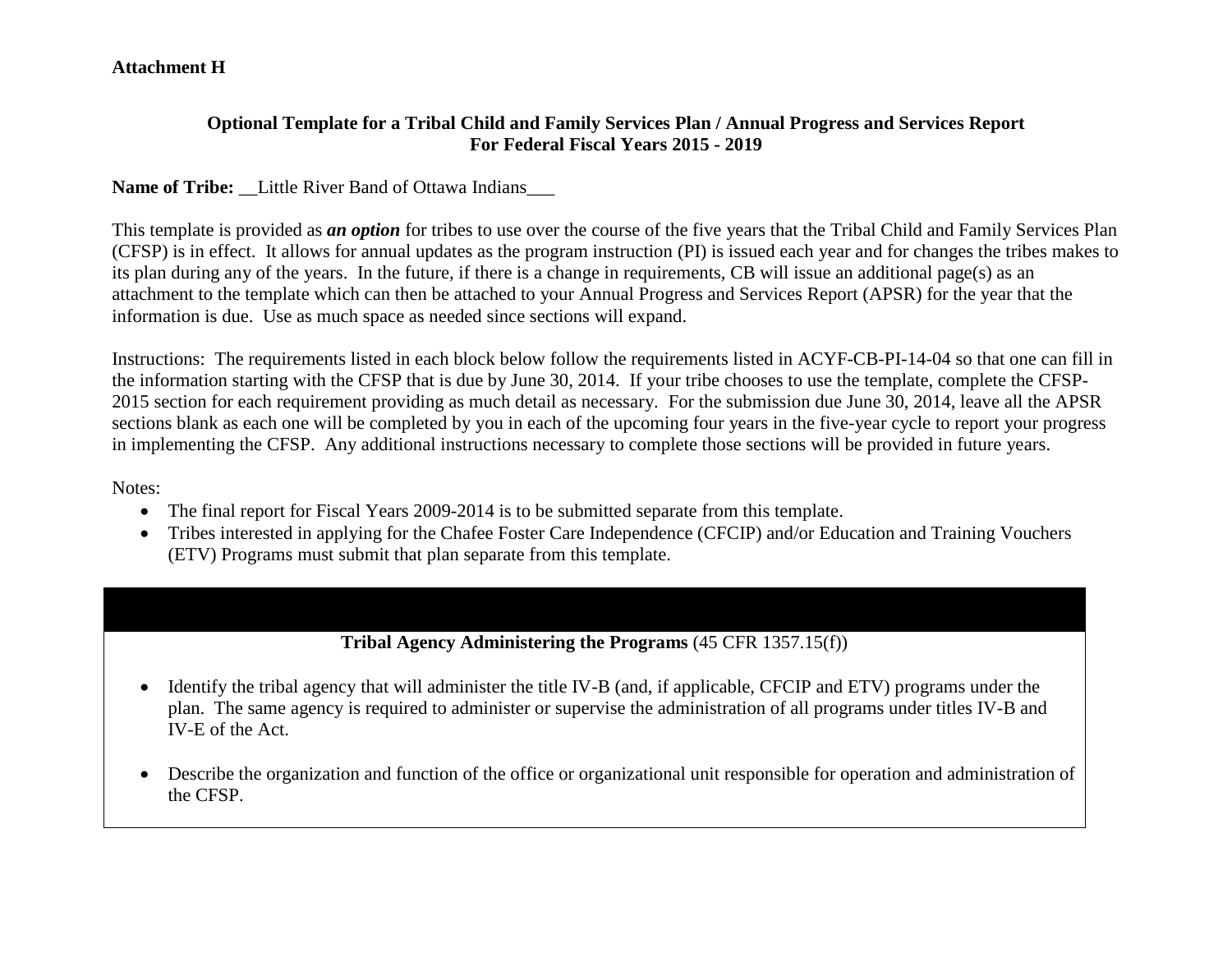Provide an organizational chart and a description of how that office relates to tribal and other offices operating or administering service programs within the tribal service area.

#### CFSP - 2015:

The Family Services Department will be the title IV- B administering agency within the Little River Band of Ottawa Indians. The Family Services Department also administers child welfare and prevention, self-sufficiency, elder services, family/individual services, juvenile justice and domestic violence programs. These programs focus on children and their families with the goal of maintaining, supporting, and strengthening the community through its members. The department assists families in finding and maintaining balance and harmony through the integration of Tribal culture and traditions in its programs. Utilizing a holistic approach, the department hopes to maintain the integrity of the family and to promote self-sufficiency.

In addition to these programs, the Family Services Department receives recommendations on Child Welfare matters through the LRBOI Binojeeuk Commission (Indian Child Welfare Commission). This Commission is comprised of Tribal members that have completed an application process and have been appointed by the Ogema and confirmed by the Tribal Council. The Binojeeuk Commission serves in accordance with the LRBOI Children's Code.

The Family Services Department includes specialized services for victims of domestic violence, sexual assault, and stalking. One of the departments Case Managers has been trained as a victim's advocate who assists in the development safety planning for individuals and their children who may be at-risk of abuse or exposed to abusive relationships. Individual and family services are intended to assist individuals and families in their efforts in reaching and maintaining self-sufficiency through different avenues such as advocacy with outside service providers and educational pieces that focus on challenges such as unemployment, budgeting and family dynamics. Family and individual services include family counseling, trauma assessments and therapy, case management, information and referral services. Case Managers assigned to child welfare cases will provide direct supportive services, information and referrals, and/or advocacy services. Prevention services are provided to families that access programs through Michigan's Department of Human Services and by individual requests for assistance. These services are designed to address the challenges of families from a cultural perspective and to insure that the "active efforts' required under the ICWA and MIFPA are provided prior to the removal of children from the home or when cases are referred to either Tribal or State Court.

| 2016:<br><b>APSR</b> |                |  |  |
|----------------------|----------------|--|--|
|                      |                |  |  |
| NК<br>AГ             | 2017<br>A DC D |  |  |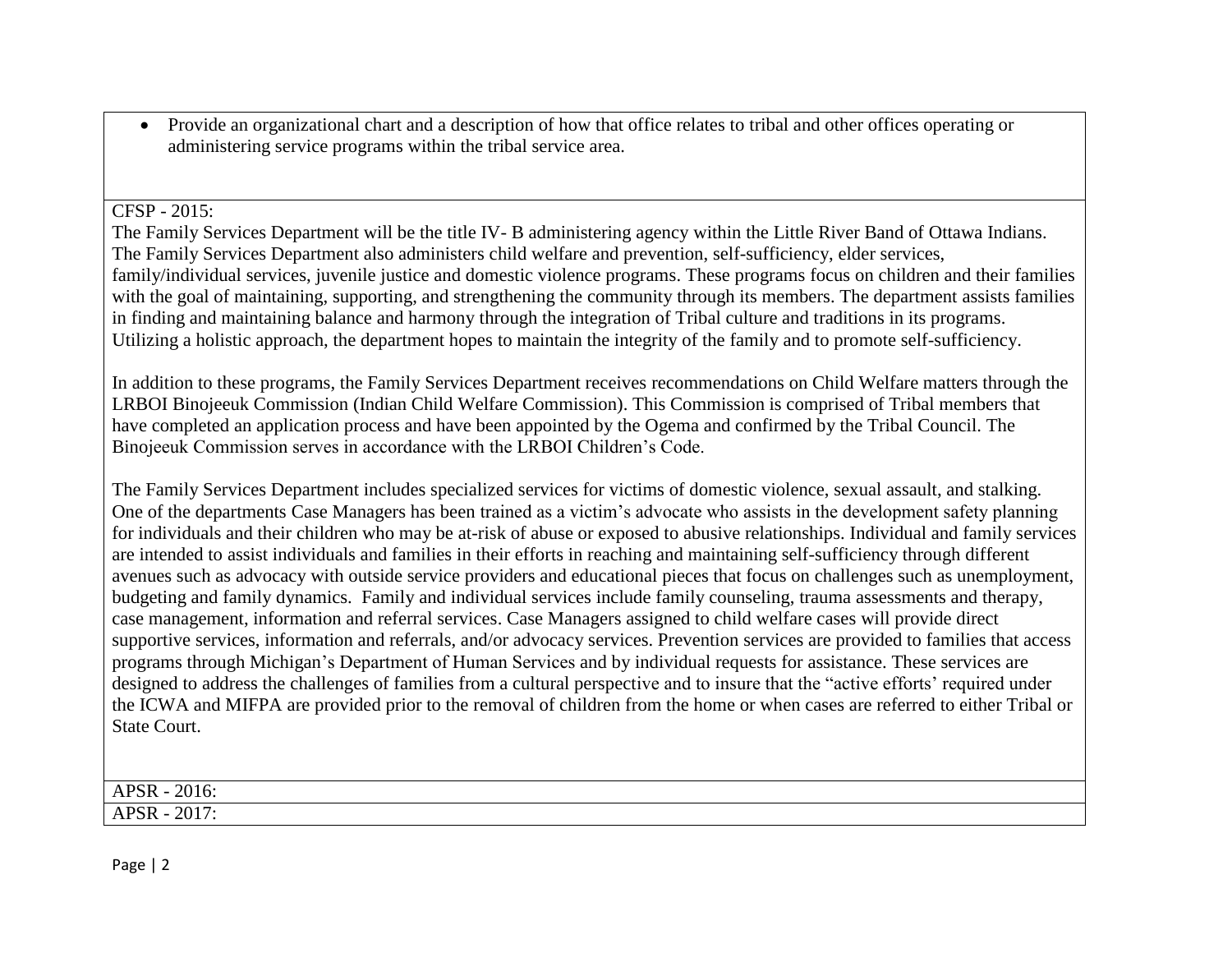| APSR - 2018:                                                                                                                |
|-----------------------------------------------------------------------------------------------------------------------------|
| APSR - 2019:                                                                                                                |
|                                                                                                                             |
| Vision Statement $(45 \text{ CFR } 1357.15(g))$                                                                             |
|                                                                                                                             |
| Provide a vision statement that articulates the tribe's philosophy of providing child and family services and developing or |
| improving a coordinated service delivery system. The vision should reflect the service principles cited at the beginning of |
| Section D of this PI. (The service principles are also found in Federal regulations at 45 CFR 1355.25.)                     |
|                                                                                                                             |
| CFSP - 2015:                                                                                                                |
| To strengthen and preserve the Little River Band of Ottawa Indians community by providing services to children and families |
| that focus on prevention, protection, and permanency.                                                                       |
| APSR - 2016:                                                                                                                |
| APSR - 2017:                                                                                                                |
| APSR - 2018:                                                                                                                |
| APSR - 2019:                                                                                                                |
|                                                                                                                             |

## **Goals, Objectives and Measures of Progress**

**Goals** (45 CFR 1357.15(h)): Specify the goals that will be accomplished during and by the end of the five-year period of the plan. Express the goals in terms of improved outcomes for the safety, permanency and well-being of children and families, and a more comprehensive, coordinated, and effective child and family service delivery system.

*(Additional information: "Goals" are generally broad, positive statements, expressed in terms of improved outcomes that identify the population or group that will benefit. For example, a goal might be stated as, "Children who have been victims of abuse or neglect will not experience repeat maltreatment in their homes.")*

**Objectives** (45 CFR 1357.15(i)): Identify realistic, specific, quantifiable and measurable objectives that will be carried out to achieve each goal. Each objective should focus on outcomes for children, youth and/or families or on elements of service delivery (such as quality) that are linked to outcomes in important ways. Each objective should include both interim benchmarks and a long-term timetable, as appropriate, for achieving the objective. The CFSP must include objectives to make progress in reaching additional children in need of services, expanding and strengthening the range of existing services, and developing new types of services.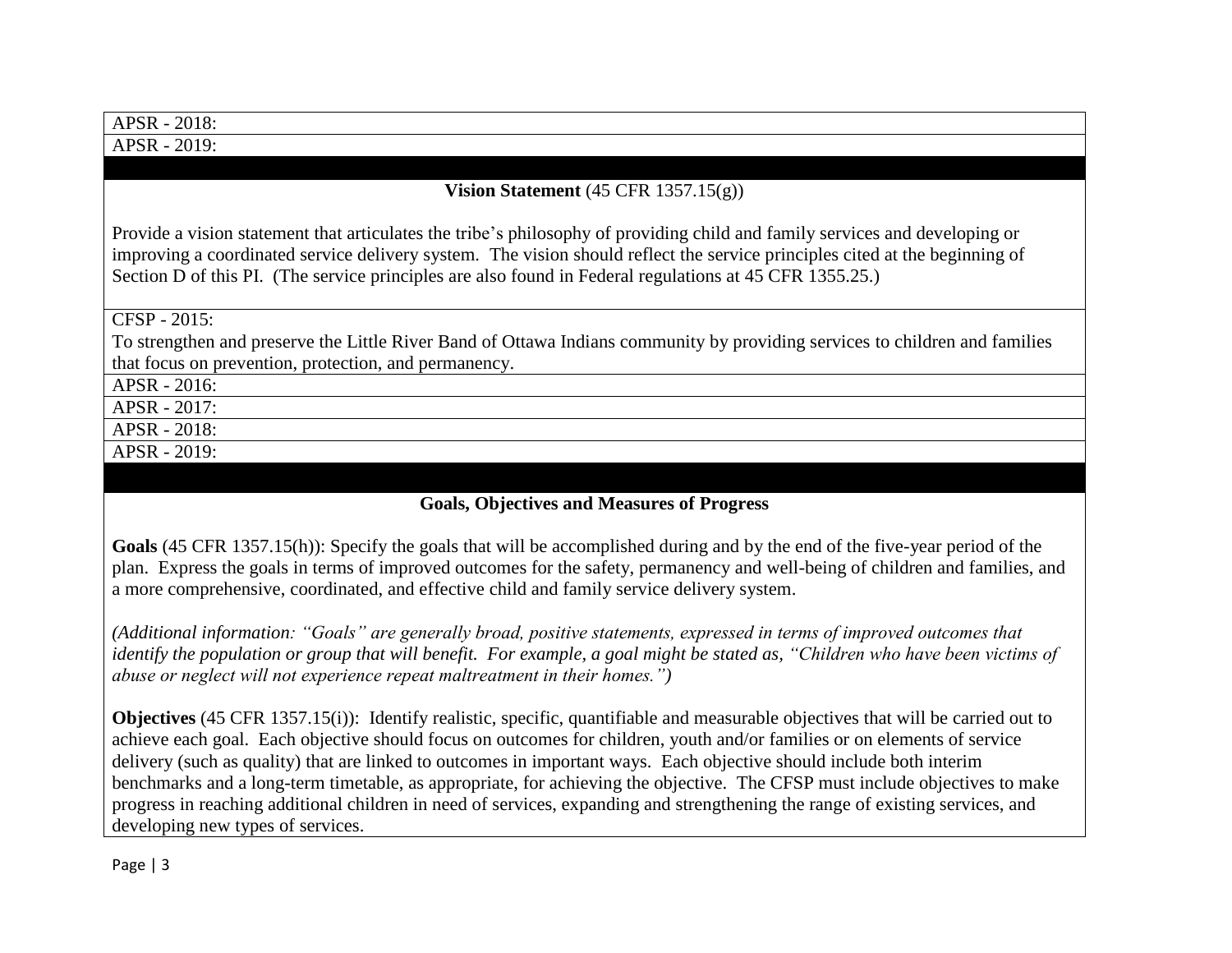*(Additional information: "Objectives" may be thought of as the strategies or initiatives that will help achieve the goal, while "benchmarks" represent key implementation milestones. For example an objective for the goal of reducing repeat maltreatment might be to "Increase the number of families that receive high quality family preservation services," and benchmarks might include hiring staff, completing training, developing referral procedures, implementing assessment tools or other concrete action steps.)* 

**Measures of progress** (45 CFR 1357.15(j)): Describe how the tribe will measure the results, accomplishments, and annual progress toward meeting the goals and objectives. Specify the processes and procedures the tribe will use to assure use of valid and reliable data and information. The data and information must be capable of determining whether or not the interim benchmarks and multi-year timetable for accomplishing CFSP goals and objectives are being met.

*(Additional information: In order to know whether the tribe is being successful in achieving its goals and objectives, it is important to identify sources of data that can be used to measure progress. This type of information may come from data that is collected by the tribe, by the state or could be information gathered through surveys or other approaches. Whatever measures the tribe identifies, it is important to establish procedures upfront to assure that data will be available on a timely and ongoing basis.)*

NOTE: Additional rows can be added for additional Goals, Objectives and Measures of Progress

| $CFSP-2015$                           | Objective(s):                       | <b>Measures of Progress:</b>              |
|---------------------------------------|-------------------------------------|-------------------------------------------|
| Goal #1: Create and implement a LRBOI | Create strategic plan to aid in the |                                           |
| foster care system.                   | development of the foster care      | The measures related to this goal are not |
|                                       | system by $9/2015$ .                | numerical in nature, but are              |
|                                       | 2. Identify resources in the Tribal | organizational steps that can easily be   |
|                                       | community and foster care field     | observed. Some of the objectives will     |
|                                       | to engage in collaboration on       | contain numerical data that can be        |
|                                       | project by 4/2015.                  | included in future ASPR narratives such   |
|                                       | 3. Enroll in the State of Michigan  | as numbers of potential foster parents    |
|                                       | Child Care Fund by 10/2015.         | and a child care fund budget.             |
|                                       | 4. Develop and implement foster     |                                           |
|                                       | care training program for all       |                                           |
|                                       | Family Services staff and           |                                           |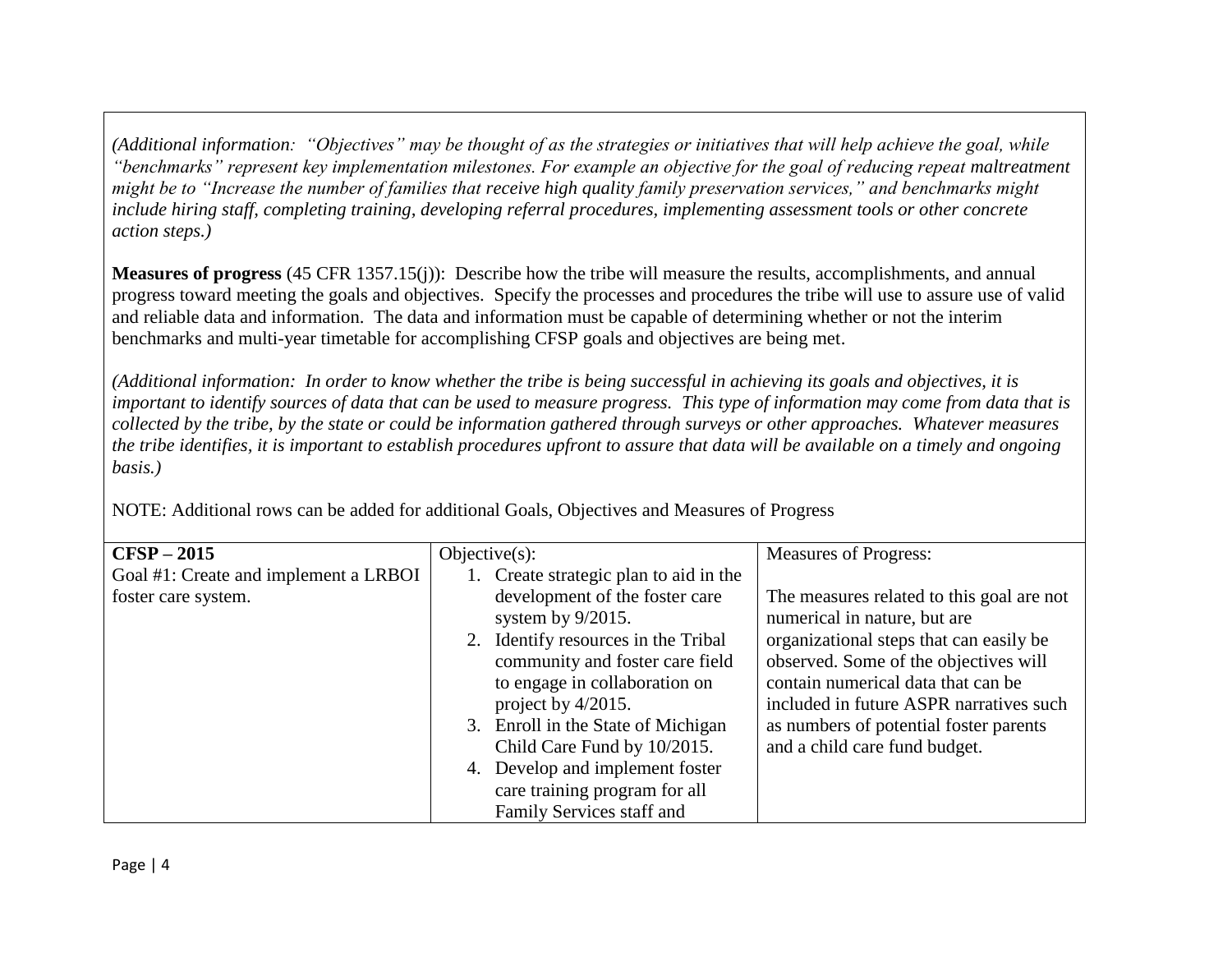|                                                                                                                                  | Binojeeuk Commissioners by<br>3/2016.<br>5. Create and implement foster<br>parent training program by<br>$6/2016$ .<br>6. Identify and recruit potential<br>foster parents 1/2015.                                                                                                                                                                                                                                                       |                                                                                                                                                                                                                                                                                                                                                                                                                                                                                                                                                                                                                                                                                                                                                                                                                                                                                          |
|----------------------------------------------------------------------------------------------------------------------------------|------------------------------------------------------------------------------------------------------------------------------------------------------------------------------------------------------------------------------------------------------------------------------------------------------------------------------------------------------------------------------------------------------------------------------------------|------------------------------------------------------------------------------------------------------------------------------------------------------------------------------------------------------------------------------------------------------------------------------------------------------------------------------------------------------------------------------------------------------------------------------------------------------------------------------------------------------------------------------------------------------------------------------------------------------------------------------------------------------------------------------------------------------------------------------------------------------------------------------------------------------------------------------------------------------------------------------------------|
| Goal #2: Increase family self-sufficiency<br>and safety/security through the<br>implementation of the Zoongaadiziwin<br>program. | Objective $(s)$ :<br>1. Create and implement<br>developmental programs &<br>services to promote/support self-<br>sufficiency by 11/2015.<br>2. Utilize case managers as system<br>navigators to coordinate with<br>internal and external agencies to<br>increase results by 6/2015.<br>Develop volunteer academy to<br>3.<br>build individual and family self-<br>esteem by 1/2016.<br>4. Implement the Tribal Data<br>Exchange by 2016. | <b>Measures of Progress:</b><br>Ancillary programs will be developed<br>collaboratively with other LRBOI<br>departments. These programs will be<br>documented by originating department.<br>Information regarding program<br>participation will be reported in future<br>ASPR submissions. The goal of the<br>system navigator component of this goal<br>is 100% compliance by 2016. This data<br>will be measured through the use of<br>standard Excel spreadsheets until the<br>Tribal Data Exchange is operational. The<br>volunteer academy will be coordinated<br>by the LRBOI Human Resources<br>department in cooperation with the<br>Family Services Department.<br>Participants will have individual files<br>which can be audited for compliance.<br>Overall self-sufficiency will be measured<br>through household income, educational<br>level, and BDI-II depression scale. |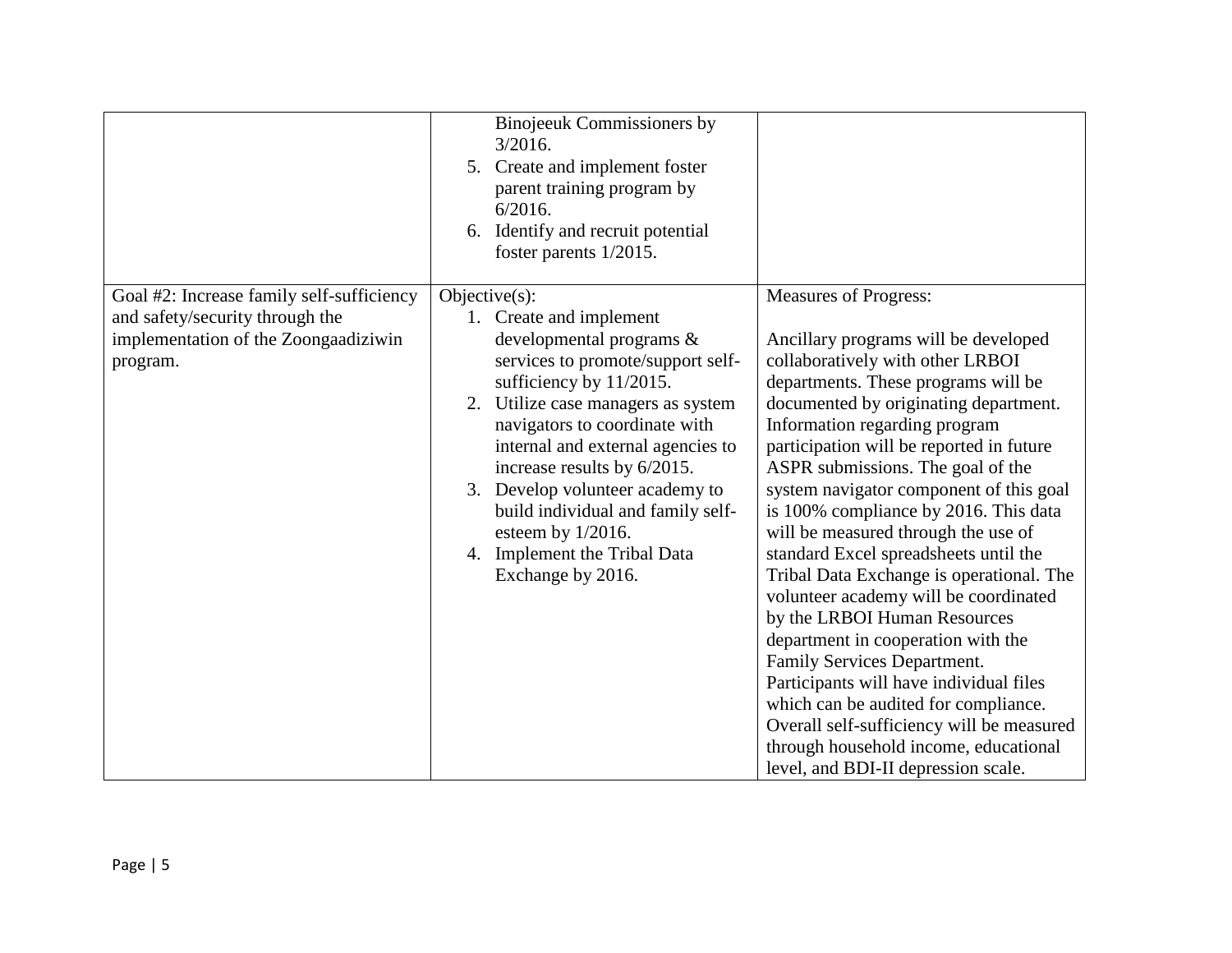| Goal #3: Reduce the time in care for out<br>of home placement of Tribal children<br>over the duration of this plan. | 1. Increase services to the parents of<br>children in care using a holistic<br>approach to address all areas of<br>need by 4/2015.<br>Implement educational classes<br>2.<br>focusing on alcohol/drug and<br>domestic violence issues by<br>9/2015.<br>3. Develop a Victims Group for<br>domestic violence victims<br>$4/2015$ .<br>4. Develop a Batterer's Intervention<br>Program by 4/2015.                                                                                         | Initial baseline measurement will be<br>taken at the end of calendar year 2014 to<br>be compared with future years to<br>determine effectiveness of objectives<br>contained in this goal. Services, classes,<br>and groups will be documented for each<br>family of a child in care to measure<br>individual success rates.                                                                                                                                                                                         |
|---------------------------------------------------------------------------------------------------------------------|----------------------------------------------------------------------------------------------------------------------------------------------------------------------------------------------------------------------------------------------------------------------------------------------------------------------------------------------------------------------------------------------------------------------------------------------------------------------------------------|---------------------------------------------------------------------------------------------------------------------------------------------------------------------------------------------------------------------------------------------------------------------------------------------------------------------------------------------------------------------------------------------------------------------------------------------------------------------------------------------------------------------|
| Goal #4: Prevent the removal of Tribal<br>children from their homes.                                                | 1. Collaborate with the Michigan<br>Department of Human Services<br>to respond within 48 hours to all<br>reported allegations of child<br>abuse or neglect within the nine<br>county service area by 9/2015.<br>2. Work with non-tribal service<br>agencies to offer culturally<br>competent preventative services<br>to families in need by 6/2015.<br>3. Attend Tribal State Partnership<br>meetings on a quarterly basis to<br>improve compliance with the<br>ICWA/MIFPA by 9/2015. | The primary measurement will be the<br>reduction of children in out of home<br>placements. A baseline measurement<br>will be taken at the end of calendar year<br>2014. All future measurements will be<br>compared to this baseline. Individual<br>objectives will be measured through the<br>use of standard Excel spreadsheets until<br>the implementation of the Tribal data<br>Exchange. Monthly narrative reports<br>submitted by individual workers will<br>also serve as data for ICWA/MIFPA<br>compliance. |
| Goal #5: Improve the overall mental<br>health of LRBOI children and families.                                       | 1. Offer complete psychological<br>evaluations to children and<br>parents as needed by 6/2015.<br>2. Offer individual and family<br>counseling as needed by 3/2015.                                                                                                                                                                                                                                                                                                                    | An increased focus on mental health<br>diagnosis and treatment will be measured<br>through the use of standard Excel<br>spreadsheets until the Tribal Data<br>Exchange is implemented by the LRBOI.                                                                                                                                                                                                                                                                                                                 |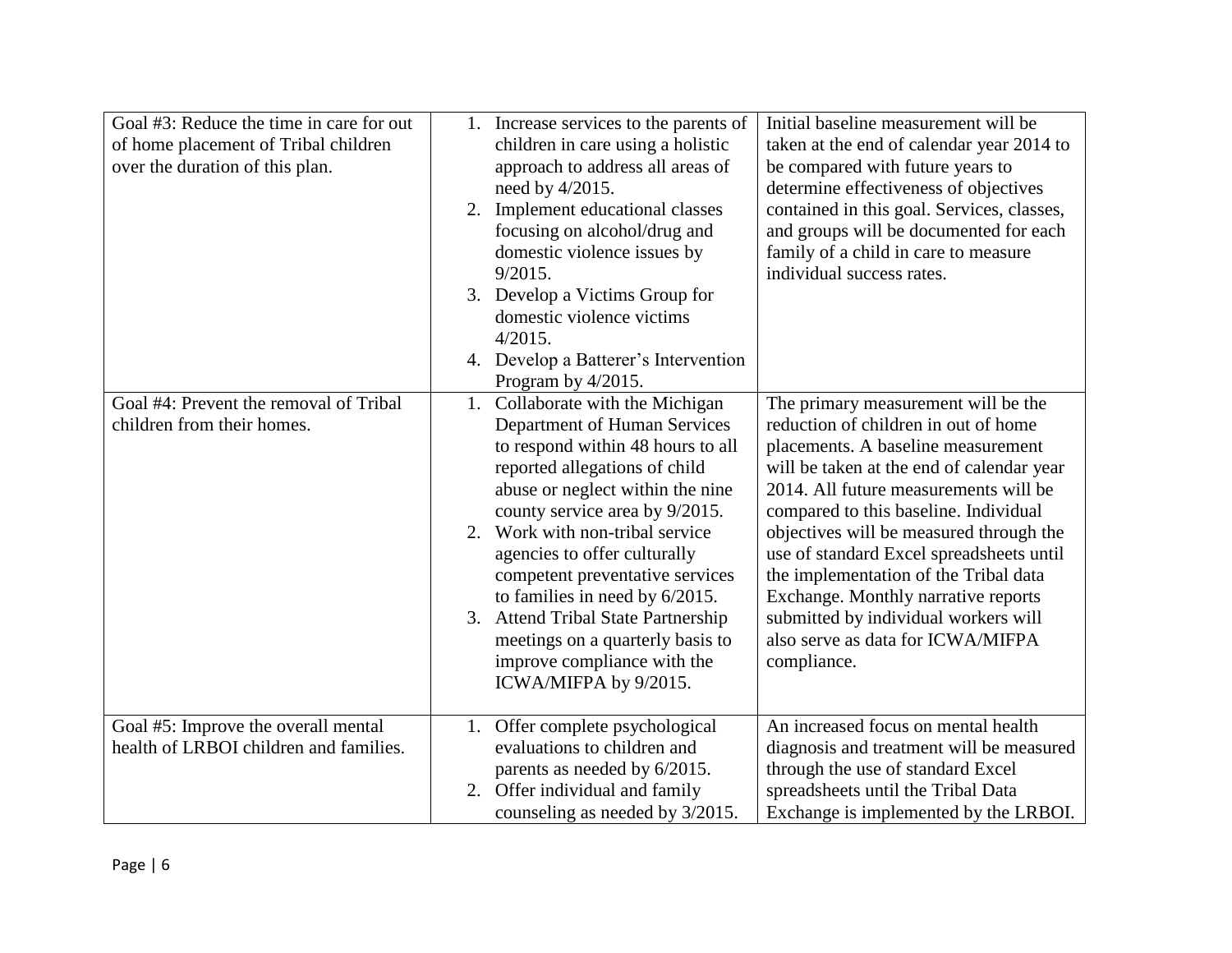|              | 3. Collaborate with Tribal, local and |  |
|--------------|---------------------------------------|--|
|              | state agencies to provide             |  |
|              | increased services 1/2015.            |  |
| APSR - 2016: |                                       |  |
| APSR - 2017: |                                       |  |
| APSR - 2018: |                                       |  |
| APSR - 2019: |                                       |  |

#### **Consultation and Coordination** (45 CFR 1357.15(l) and (m))

- Describe the consultation process the tribe has determined is appropriate to meet its needs and circumstances in order to obtain the active involvement of the offices responsible for providing child and family services within the tribe's area of jurisdiction. The consultation process must include all the appropriate offices or agencies responsible for child and family services (including child protective services, in-homes services, foster care, guardianship, adoption and independent living services) in the tribe's service area.
- Discuss how the tribe has involved the tribal and/or state courts and court improvement programs in the CFSP plan development.
- Discuss how the tribe has engaged stakeholders, including: families and youth, other agencies including the state child welfare agency; other federally-funded programs operated by the tribe or state, e.g. Temporary Assistance for Needy Families (TANF), Medicaid, Child Care, Head Start, Supplemental Nutrition Assistance Program (SNAP) (formerly known as the Food Stamps program), and Community-Based Child Abuse Prevention (CBCAP) programs; private agencies providing services to children and families, and community-based public and private providers for programs such as substance abuse treatment domestic violence, behavioral health, schools, developmental disability, etc.
- Describe how services under the plan will be coordinated over the five-year period with services or benefits under other federal or federally-assisted child and family services or programs serving the same populations to achieve the goals and objectives in the plan.

CFSP - 2015:

The Family Services Department continues to develop a range of collaborative efforts within the Tribal services area that are directed to enhance the services for Tribal families and children. The following are a number of the agencies with whom we

Page | 7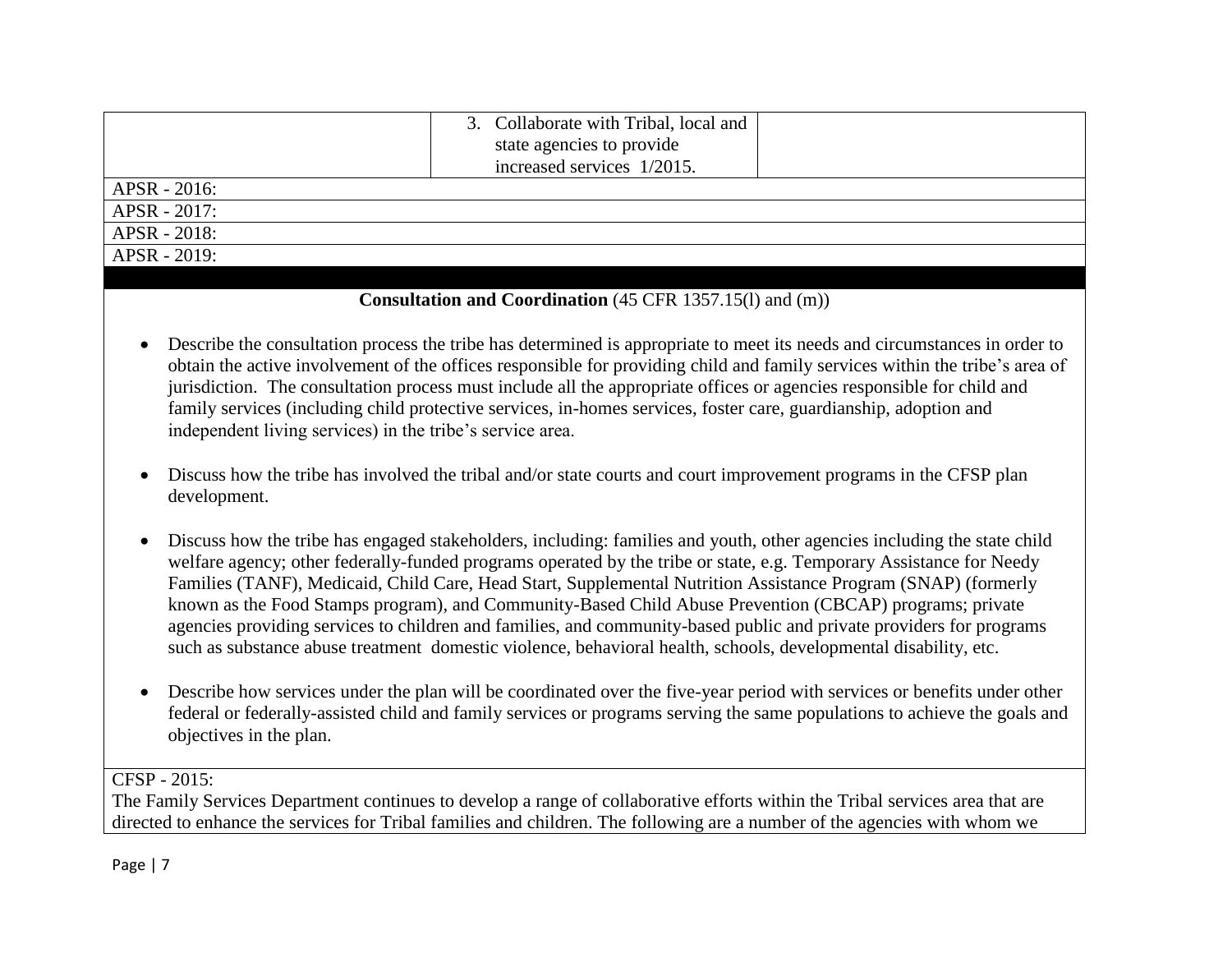have working relationships: Michigan Department of Human Services in the counties of Manistee, Lake, Wexford, Mason, Ottawa, Kent, Muskegon, Newaygo, and Oceana. We work collectively to actively address child protective services and foster care services to tribal member families and children in these counties.

The Family Services Department works with State courts to actively provide services in cases within the (9) nine county service area. The Family Services Department collaborates with Tribal and State courts to monitor ICWA/MIFPA cases outside the nine county service area. The department is also active in providing services to those youth who are currently involved in the Tribal/State juvenile justice system. We assist families in accessing needed services for the family and youth via proactive case management efforts with court workers and/or probation officers.

The Family Services Department is active in providing domestic violence and family violence services to Tribal members and their families. We have developed and supported working relationships with the following domestic violence programs; Every Women's Place in Muskegon County, The Cove in Mason County, CHOICES in Manistee County, YWCA of Kent County, and OASIS of Wexford County. These county-based programs have sheltered families and children during crisis while the LRBOI victims advocate provides needed safety plans and advocacy within the legal systems as needed. Our Case Managers provide case management and advocacy with other outside agencies in an effort to support self-sufficiency. Lead staff has been recruited and secured for this effort and will be program specific to this area. The Family Services Department was funded by the Department of Justice, Office of Violence Against Women for a three year period. This grant by design assisted us in working with women and their children who were victims of domestic violence, stalking, and/or sexual assault. Services were inclusive of victims advocate training for Family Services staff, legal assistance, and assistance with emergency and transitional housing that may be necessary. The Family Services Department has submitted another grant application.

The Family Services Department is active in the Human Services Collaborative Body (HSCB) which assists in directing and coordinating service development within the County of Manistee. Currently, the HSCB members are assessing the development of a Children's Resource Center to serve the Counties of Manistee and Benzie.

We will continue our collaborative relationship with the Manistee County Children Advocacy Center. We utilize the center for supervised visits for families and children within our child welfare services as needed. The center is also gearing to do Safe Exchange for families when needed. The Family Services Department has a staff member that sits on the Board of Directors of the center.

| Ar          |      |  |  |
|-------------|------|--|--|
| $\Delta$ DC | 2017 |  |  |
| $A\Gamma$   |      |  |  |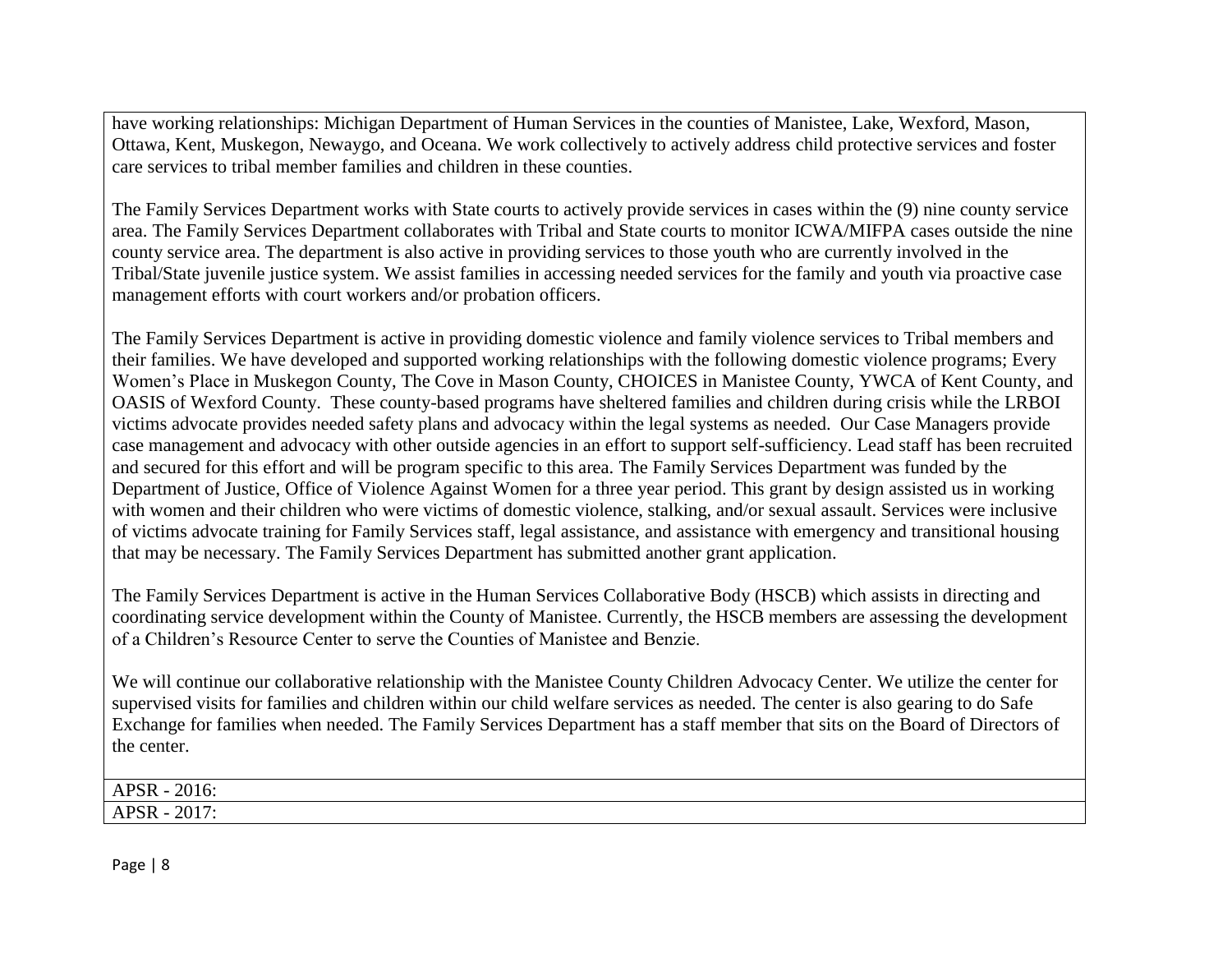| APSR - 2018:                                                                                                                                                                                                                                                                                                                                                                                                                                                                                                                                                                                                              |
|---------------------------------------------------------------------------------------------------------------------------------------------------------------------------------------------------------------------------------------------------------------------------------------------------------------------------------------------------------------------------------------------------------------------------------------------------------------------------------------------------------------------------------------------------------------------------------------------------------------------------|
| APSR - 2019:                                                                                                                                                                                                                                                                                                                                                                                                                                                                                                                                                                                                              |
|                                                                                                                                                                                                                                                                                                                                                                                                                                                                                                                                                                                                                           |
| <b>Service Description</b> $(45 \text{ CFR } 1357.15(n))$                                                                                                                                                                                                                                                                                                                                                                                                                                                                                                                                                                 |
| Reminder: Provide the estimated expenditures for all services described below on the CFS-101.                                                                                                                                                                                                                                                                                                                                                                                                                                                                                                                             |
| Describe the services the tribe plans to provide under title IV-B, subpart 1 and under each category of title IV-B, subpart<br>$\bullet$<br>2: family preservation; family support; time-limited family reunification; and adoption promotion and support services.                                                                                                                                                                                                                                                                                                                                                       |
| CFSP - 2015:                                                                                                                                                                                                                                                                                                                                                                                                                                                                                                                                                                                                              |
| Services to be provided under the Stephanie Tubbs Jones Child Welfare Services Program (Subpart 1)<br><b>Foster Care Maintenance</b><br>$\bullet$                                                                                                                                                                                                                                                                                                                                                                                                                                                                         |
| Payments made to assist foster parents, group homes, or other institutions that provide daily care, support, and living<br>space for children in foster care. Funds will be used to cover the cost of providing food, clothing, shelter, daily<br>supervision, school supplies, a child's personal incidentals, liability insurance with respect to a child, and reasonable<br>travel to the child's home for visitation.                                                                                                                                                                                                 |
| <b>Family Preservation</b><br>Services offered to prevent removal of a child from the home (biological, adoptive, or extended) or to permit a child to<br>return to a family from which he/she was removed. Funds will be used to cover the cost of homemaker services, respite<br>care, parenting training or development, day care, family or individual counseling, or any service identified by the Tribe<br>as necessary to prevent removal or permit reunification.                                                                                                                                                 |
| <b>Family Support</b><br>Community based services provided to children or families that are intended to promote safety, well-being, stability,<br>competence, confidence, and development. These services include parenting training, developmental screening of<br>children, counseling, support groups, center-based activities, mentoring, tutoring, youth health education, and respite<br>care.                                                                                                                                                                                                                      |
| <b>Time-Limited Family Reunification Services</b><br>Services designed to permit reunification of a child with his/her family where the child has been in foster care for less<br>than fifteen (15) months. These services include individual, group, and family counseling; mentoring and support groups;<br>services or activities designed to facilitate visits between children and their parents and siblings; substance abuse<br>treatment; mental health services; assistance to address domestic violence; temporary or crisis child care; and<br>transportation to and from any of these services or activities. |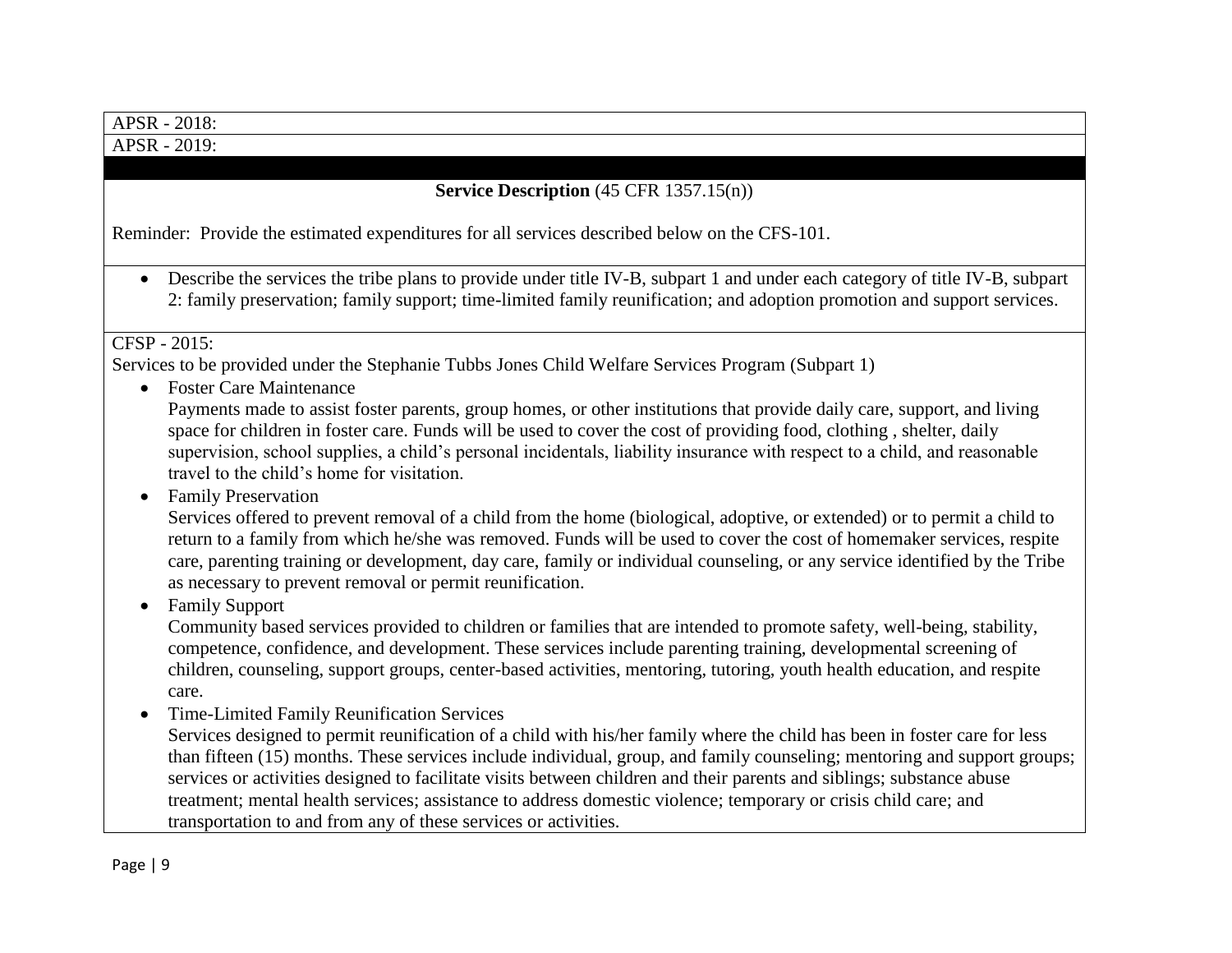Services to be provided under the Promoting Safe and Stable Families Program (Subpart 2)

• Family Preservation

 Services offered to prevent removal of a child from the home (biological, adoptive, or extended) or to permit a child to return to a family from which he/she was removed. These funds may also be used to assist children in foster care to be placed for adoption or legal guardianship. These services include day care, respite services, homemaker services, parenting training, family budgeting, stress management, health and nutrition training, family or individual counseling, and follow up care.

• Family Support

Services designed to promote the safety, well-being, stability, competence, confidence, and development of children and families. These services include parenting training, developmental screening of children, counseling, support groups, center-based activities, mentoring, tutoring, youth health education, and respite care.

Time-Limited family Reunification

Services designed to permit reunification of a child with his/her family where the child has been in foster care for less than fifteen (15) months. These services include individual, group, and family counseling; mentoring and support groups; services or activities designed to facilitate visits between children and their parents and siblings; substance abuse treatment; mental health services; assistance to address domestic violence; temporary or crisis child care; and transportation to and from any of these services or activities

 Adoption Promotion and Support Services Funds will be used to encourage more adoptions out of the foster care system as long as the adoptions promote the best interests of children and the Tribe. Services include pre and post-adoptive services, activities to expedite the adoption process, and activities that support adoptive families.

APSR - 2016: APSR - 2017: APSR - 2018:

APSR - 2019:

 Describe the services currently available to families and children; the extent to which each service is available and being provided in different geographic areas and to different types of families; and important gaps in service, including mismatches between available services and family needs as identified by baseline data and the consultation process.

## CFSP - 2015:

The Family Services Department's Child Welfare services are conducted by two (2) case managers that are trained to provide Child Welfare Services. The services provided are Child Welfare and Prevention services to families having Protective Service cases. Our ICWA cases are placed under the care and supervision of DHS/Contracting Agency by the State, County or LRBOI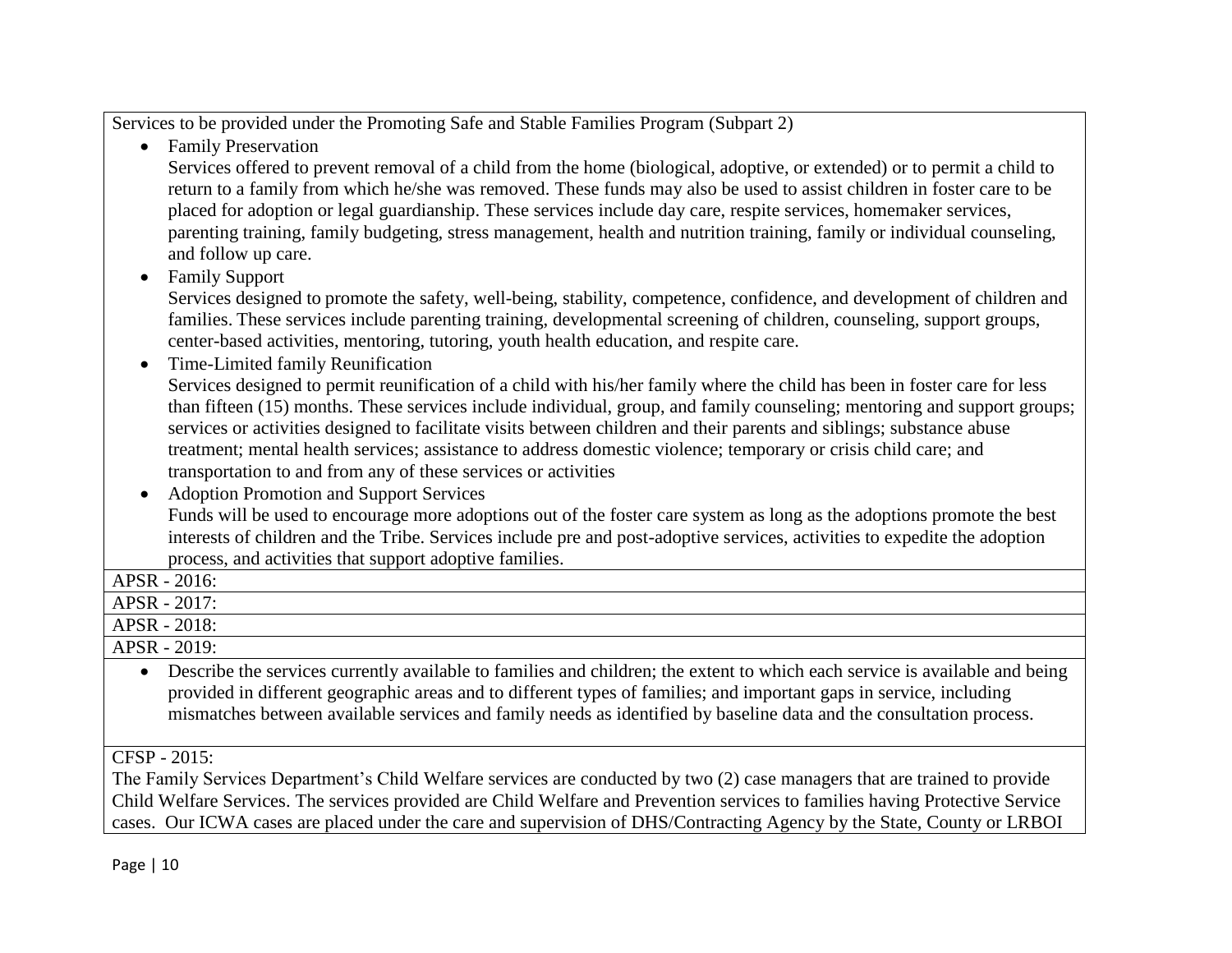Tribal Courts. Family Services coordinates these services and monitors that active efforts are being done and that culturally based services are available. The Tribal Case Manager's ultimate goal is reunification with the parents/family whenever possible.

Prevention Services provided are by design as an early intervention process focused at keeping at-risk children within their home if at all possible. The case managers are supervised by the Family Services Social Worker who has an MSW and is licensed within the state of Michigan and the Interim Director of Family Services who is currently the LRBOI Tribal Manager. The case managers are all cross trained via the Bureau of Indian Affairs (ICWA), the State of Michigan, as well as in Foster Care and/or Child Protective Services (Child Welfare Institute). All Case Management staff has a BSW MSW and is licensable through the State of Michigan. The tribe believes that this early intervention model enhances the probability that children will not be removed from their homes. If removed the early involvement of the tribe will provide a better compliance process with the Indian Child Welfare Act and the Tribal Children's code.

Case Management Services are provided within the nine-county area (Manistee, Mason, Lake, Wexford, Kent, Ottawa, Newaygo, Muskegon and Oceana) serviced by the tribe. Our case management is comprised of ICWA clients/families, Information and Referral and Services Only. These services are provided for Tribal members inside the nine county area and often for our Tribal members outside the 9 county area and across the United States.

The Zoongaadiziwin self-sufficiency program is a model of care that treats poverty as a condition that can be treated. This model is designed to move poor youth, families and adults to economic self-sufficiency. Zoongaadiziwin transitions individuals and families from dependency to self-sufficiency through a structured, comprehensive, integrated, scientifically driven system of care that engages an existing already funded human services delivery system. This system of care incorporates care managers to identify and coordinate all resources and services essential for the citizen to achieve self-sufficiency. The model promotes volunteerism at every stage and citizens are engaged as life coaches to support those entering the system of care. The Zoongaadiziwin curriculum will incorporate the culture and teachings of the LRBOI by engaging the Historic Preservation department.

Individual and Family Counseling is provided for Tribal Members and Family counseling is also available. This counseling focuses on mental health issues and dual diagnosis when indicated. This counseling process also supports and promotes selfsufficiency through emotional wellness.

LRBOI has developed an Elder's Circle of Care Program. This program consists of a multidisciplinary team approach for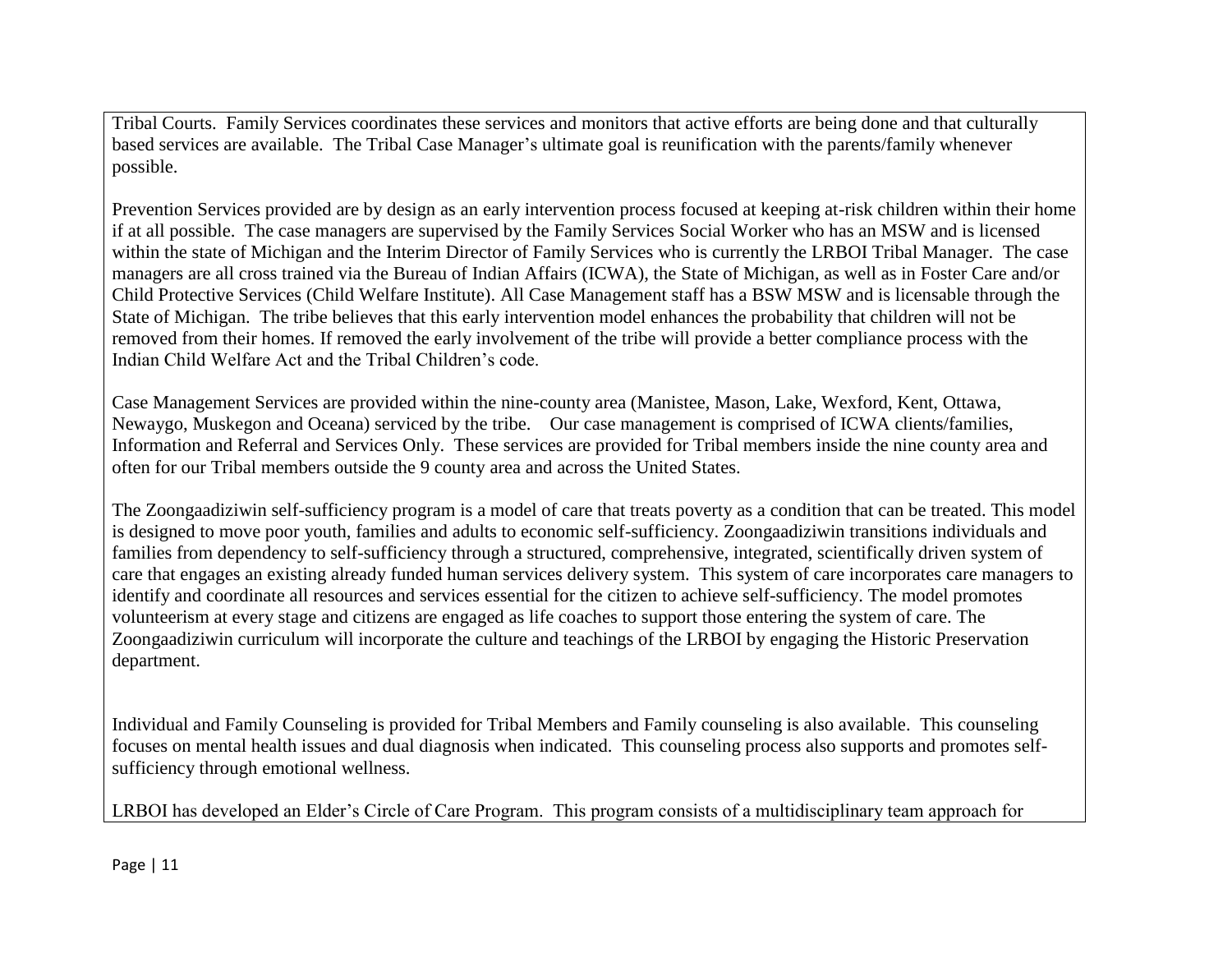elder's who are struggling with issues in their life. This team can consist of internal Tribal departments, external agencies, physicians, caregivers, etc. This team approach works well to provide holistic care to our Tribal Elders.

Foster Care Services are provided if removal occurs, all efforts are made to first place a child with an immediate relative, then a LRBOI family that is approved by the Indian Child Welfare (Binojeeuk) Commission. If not licensed as a foster care placement, every effort is made to do so. All required back ground checks are provided in advance of any placement and coordination with local DHS offices. If a kinship or familial placement is not possible then placement is made through a licensed child welfare services agency with a family of Indian tribal heritage and membership providing Foster Care, or any other suitable placement which meets the standards for shelter care facilities established by the Tribe and as stated within the LRBOI Children's Code.

The Little River Band of Ottawa Indians Family Services Domestic Violence/Sexual Assault Program provides victims and their families a path to freedom from a life of violence. We provide resources for safety and advocacy to ensure the physical, mental, spiritual, and emotional well-being of Native Americans involved in domestic violence, sexual assault, stalking, and dating violence situations. The LRBOI DV/SA Program is dedicated to providing an effective coordinated community response, which promotes the prevention of domestic violence, sexual assault, stalking, and dating violence, enhances victim safety and wellbeing, and holds offenders accountable and to make these crimes socially and culturally unacceptable.

### **Victim services offered:**

- Counseling Services (Internal and External)
- Civil Legal advocacy (not legal advice) Assisting with legal issues including preparing paperwork for protection orders; accompaniment to court for all civil proceedings (divorce, child custody, protection order, etc.)
- Crisis Intervention Assisting with immediate victim crisis to identify, assess, and intervene to restore balance to reduce stress and other adverse effects that may in other situations cause the victim not to report the abuse
- Cultural Advocacy- Find local sweat lodges, talking circles, traditional healers, and other cultural ceremonies to assist with spiritual healing and balance
- Criminal Justice Advocacy Assisting with the notification of their assailant(s) court status, hearing dates, plea agreements, and sentencing terms. Assisting victims with their victim impact statements, accompanying victims to court hearing and law enforcement interviews
- Medical Advocacy Accompanying a victim or meeting them at the hospital or clinic for forensic exams or doctor appointments
- Victim/Survivor Advocacy Assisting victims in obtaining support, resources, or service including employment, housing, health care, etc.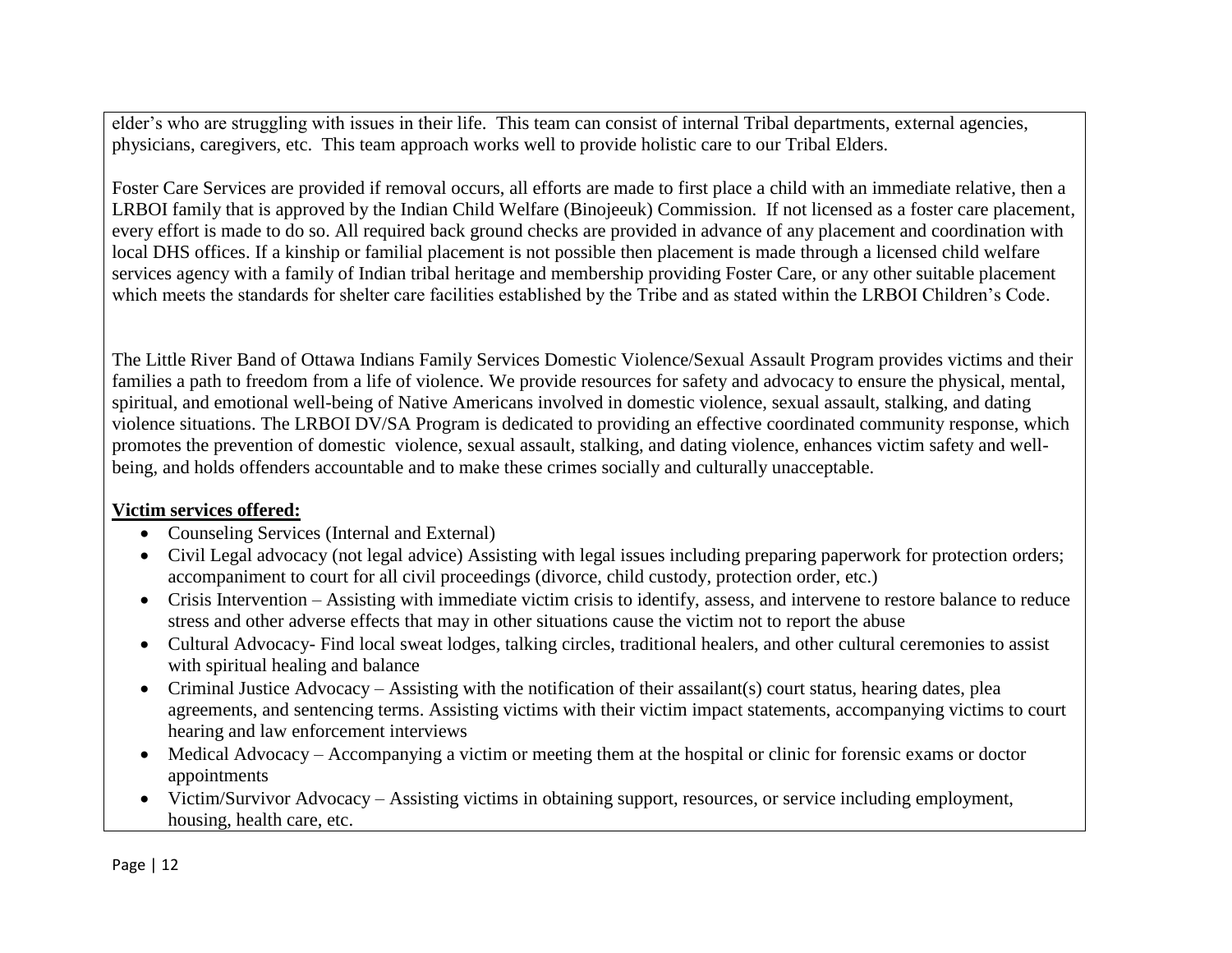• Indirect Victim Services – Including education, awareness and prevention programs/events, media campaigns/articles/brochures

APSR - 2016: APSR - 2017: APSR - 2018: APSR - 2019: Describe the tribe's standards for the content and frequency of caseworker visits for children who are in foster care under

the responsibility of the tribe, which, at a minimum, ensure that the children are visited on a monthly basis and that caseworker visits are well-planned and focused on issues pertinent to case planning and service delivery to ensure the safety, permanency and well-being of the children. If the tribe does not operate a foster care program, this provision is not applicable; please simply note that the tribe does not operate a foster care program (Section 422(b)(17)).

| Complete this section if the tribe operates a foster care program. | For tribes that do not operate a |
|--------------------------------------------------------------------|----------------------------------|
|                                                                    | foster care program, please      |
|                                                                    | note this fact in this section.  |
| CFSP - 2015:                                                       | LRBOI does not currently         |
|                                                                    | operate a foster care program.   |
| APSR - 2016:                                                       |                                  |
| APSR - 2017:                                                       |                                  |
| APSR - 2018:                                                       |                                  |
| APSR - 2019:                                                       |                                  |
|                                                                    |                                  |

 Describe the activities the tribe has undertaken and plans to undertake to reduce the length of time that young children under age five are in foster care without a permanent family. Also, describe the activities the tribe undertakes to address the developmental needs of children under the age of five who receive services under the title IV-B or IV-E programs (section 422(b)(18) of the Act). (Note: This requirement applies to all children under age five in foster care, regardless of the child's permanency plan, legal or placement status.)

| Complete this section if the tribe operates a foster care     | Complete this section if the tribe does not directly operate a   |
|---------------------------------------------------------------|------------------------------------------------------------------|
| program.                                                      | foster care program.                                             |
| Describe the activities the tribe has undertaken and plans to | For Tribe that do not directly operate a foster care program and |
| undertake to reduce the length of time that young children    | whose children are served by the State agency, describe the role |
| under age five are in foster care without a permanent family. | of the Tribe in working with the State to address these          |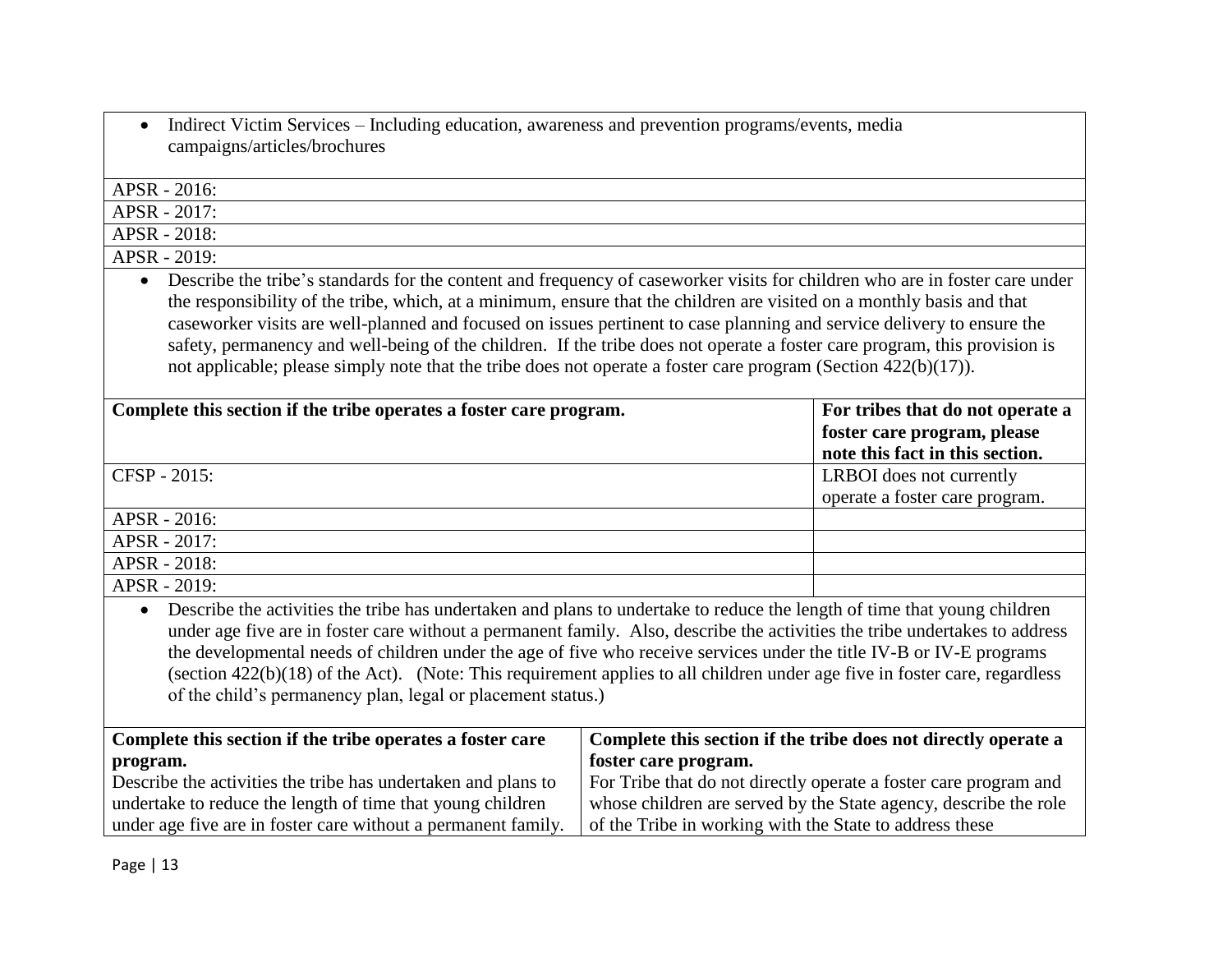| Also, describe the activities the tribe undertakes to address<br>the developmental needs of children under the age of five<br>who receive services under the title IV-B or IV-E programs<br>(section $422(b)(18)$ of the Act). (Note: This requirement<br>applies to all children under age five in foster care, regardless<br>of the child's permanency plan, legal or placement status.) | requirements reliant to meeting the needs of young children in<br>foster care.                                                                                                                                                                                                                                                                                                                                                                                                                                                                                                                                                                                                                                                                                                                                                                                                                                                                                                                                                                                                                                                                                                                                                                                                                                                                                                                                                                                                                                                                                                                                                                                              |
|--------------------------------------------------------------------------------------------------------------------------------------------------------------------------------------------------------------------------------------------------------------------------------------------------------------------------------------------------------------------------------------------|-----------------------------------------------------------------------------------------------------------------------------------------------------------------------------------------------------------------------------------------------------------------------------------------------------------------------------------------------------------------------------------------------------------------------------------------------------------------------------------------------------------------------------------------------------------------------------------------------------------------------------------------------------------------------------------------------------------------------------------------------------------------------------------------------------------------------------------------------------------------------------------------------------------------------------------------------------------------------------------------------------------------------------------------------------------------------------------------------------------------------------------------------------------------------------------------------------------------------------------------------------------------------------------------------------------------------------------------------------------------------------------------------------------------------------------------------------------------------------------------------------------------------------------------------------------------------------------------------------------------------------------------------------------------------------|
| CFSP - 2015:                                                                                                                                                                                                                                                                                                                                                                               | All of our ICWA/MIFPA children are under the care and<br>supervision of the Michigan Department of Human Services or<br>another external agency who works collaboratively with our<br>Family Services Case Managers. Our Case Managers work<br>collaboratively with the external agency to ensure active efforts<br>are applied to each case and service plans are created in a<br>collaborative manner. LRBOI Positive Indian Parenting classes<br>are offered to the biological and foster parents of all children in<br>care. These classes are scheduled in Manistee and Muskegon.<br>The PIP class is also offered on an individual basis within the<br>home when participants are unable to attend the scheduled<br>meetings. According to our BIA child abuse/neglect data over<br>90% come from alcohol/drug and/or domestic violence<br>backgrounds. Due to this high percentage, we plan to implement<br>educational classes focusing on alcohol/drug and domestic<br>violence issues. These topics will be presented by staff from<br>LRBOI Behavioral Health Program and our Domestic Violence<br>Program. Our Family Service Program's Domestic Violence<br>Coordinator also plans to develop a Victims Group for domestic<br>violence victims to focus on many of the issues of victims and<br>their children, such as safety, self-esteem, problem solving, self-<br>sufficiency, etc. Family Services will collaborate with the<br>LRBOI Behavioral Health Program to develop a Batterer's<br>Intervention Program. Addressing the above issues would<br>hopefully shorten the length of time children from the ages of 0<br>to 5 years of age are in care. |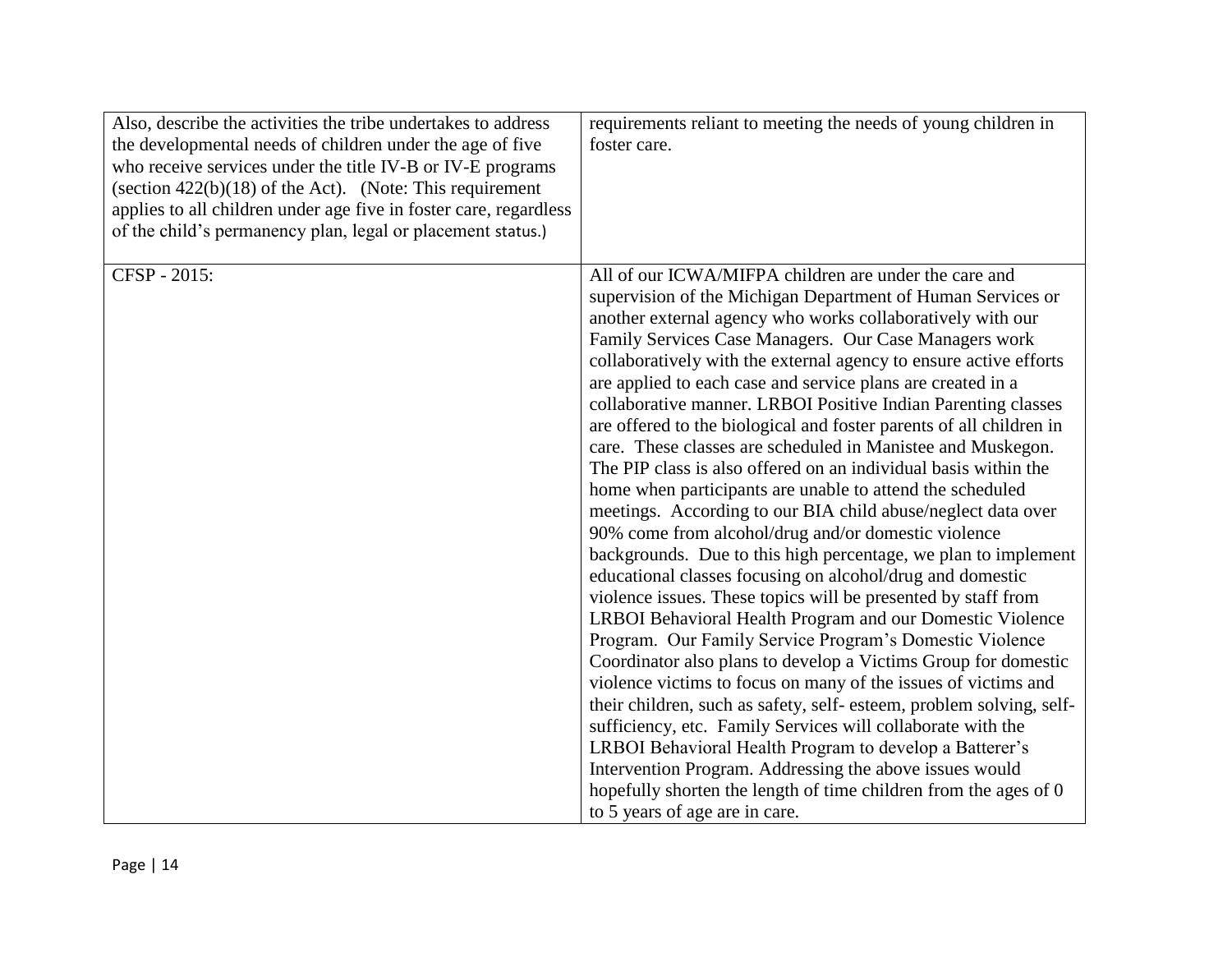| $APSR - 2016$ : |  |
|-----------------|--|
| $ABSR - 2017$ : |  |
| $ABSR - 2018$ : |  |
| $CFSP - 2015$ : |  |

• For tribes applying to receive funding under title IV-B, subpart 2, describe how the tribe identifies which populations are at the greatest risk of maltreatment and how the tribe targets services to the populations at greatest risk of maltreatment (section  $432(a)(10)$  of the Act).

CFSP - 2015:

The identification of our high risk populations for maltreatment is accomplished through our assessment process, the data collected and documented on our BIA Abuse/Neglect data form. Our Intake forms often capture information that identifies our high risk population for maltreatment. We also identify our high risk population for maltreatment through our referrals from Behavioral Health Department, CPS, DHS, Tribal Police/law enforcement and our clinic and local physicians.

Services Targeted to the above at risk populations

Parenting Classes for biological/foster parents Domestic Violence Victim Group Domestic Violence Perpetrator Group CANS Assessment/reassessment by DHS Referral to Early On Program for developmental deficits Supervised visitation and safe exchange program through the Manistee Child Advocacy Center ) We currently have a MOU with CAC Peacekeeping Tribal and local probation departments

LRBOI Family Services has identified our highest population for children at risk are children with family backgrounds with a history or current alcohol/drug problems and/or domestic violence issues.

| $ABSR - 2016$ : |  |
|-----------------|--|
| $ABSR - 2017$ : |  |
| $ABSR - 2018$ : |  |
| $ABSR - 2019$ : |  |

Page | 15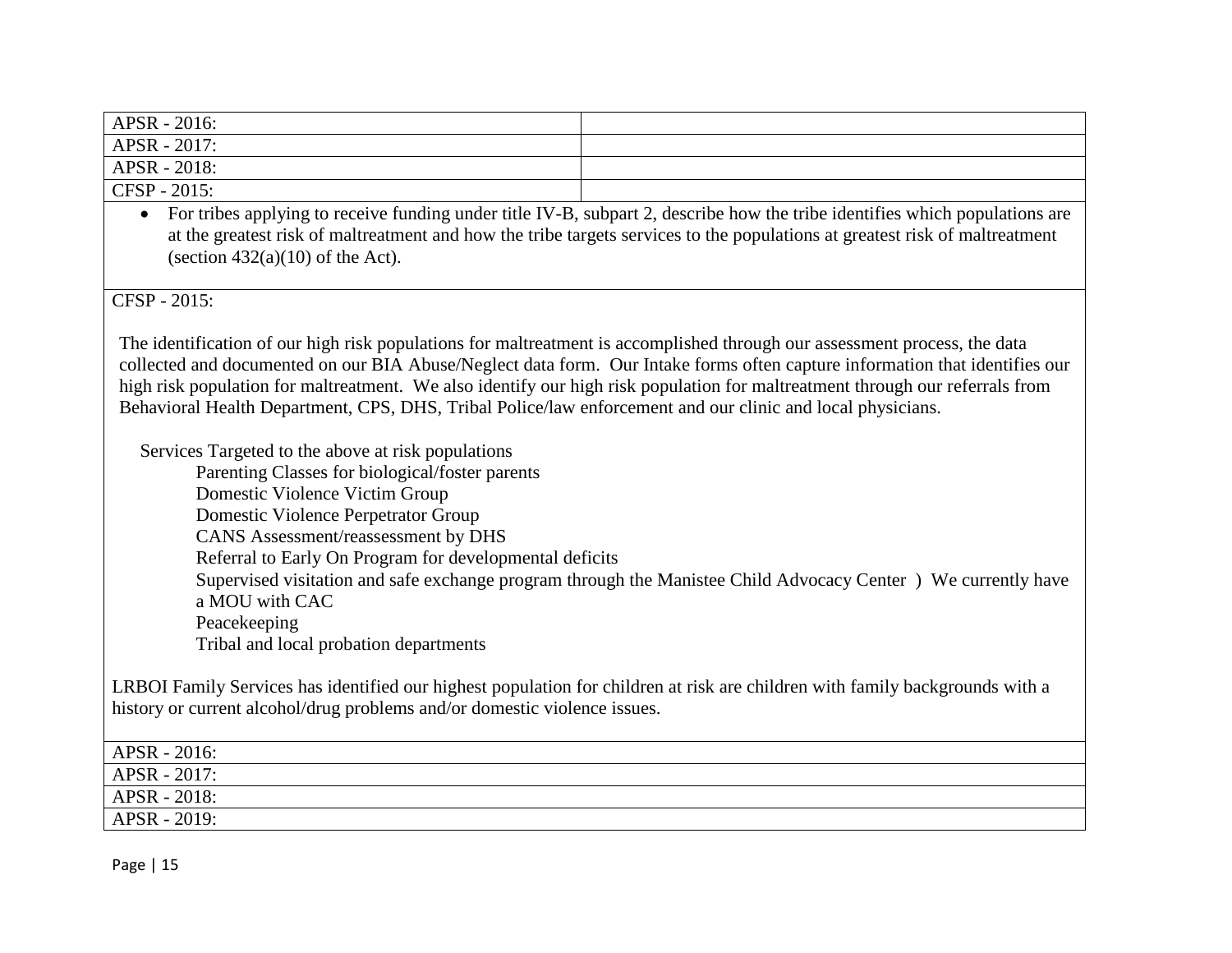• Present information on the estimated number of individuals and families to be served; the population to be served; and the geographic areas where the services will be available for each described service. This information must be recorded on the CFS-101 part II and may also be further explained in the narrative portion of the plan.

#### $CFSP - 2015$

Based on calendar year 2013 data gathered from department Excel spreadsheets, the rate of departmental involvement with children who are either in danger of removal or who have been removed from the home by a State or Tribal agency is 7.46%. Assuming this rate remains stable for at least the calendar years of 2014 & 2015, an estimated number of children the department will be assisting can be extrapolated. As of 6/20/2014 the number of children residing within the nine county service area of; Manistee, Wexford, Mason, Lake, Ottawa, Muskegon, Oceana, Newaygo, and Kent is 220. 7.46% of this number is 16.42 children and their families who will require department services. The remaining 249 children and their families who reside outside the nine county service area can access departmental resources on a limited basis. 7.46% of 249 is equal to 18.58 children and their families who will require limited services.

APSR - 2016: APSR - 2017: APSR - 2018: APSR - 2019:

### **Consultation Between States and Tribes**

Federal law and regulations require consultation between states and tribes on several key child welfare issues, including compliance with the Indian Child Welfare Act; the arrangements for providing services in relation to permanency planning for tribal children, whether under the jurisdiction of the state or tribe; and the provision of independent living services under the CFCIP. In the CFSP, tribes are to address the following:

• Section 422(b) (9) of the Act requires states to consult with tribes and to describe the specific measures taken to comply with the Indian Child Welfare Act (ICWA). Describe how the state(s) in which the tribe is located or any other states have consulted with the tribe regarding state compliance with ICWA and any planned changes in policies, procedures or communications to strengthen compliance. Describe any concerns with respect to the states' consultation process or compliance with ICWA.

CFSP - 2015: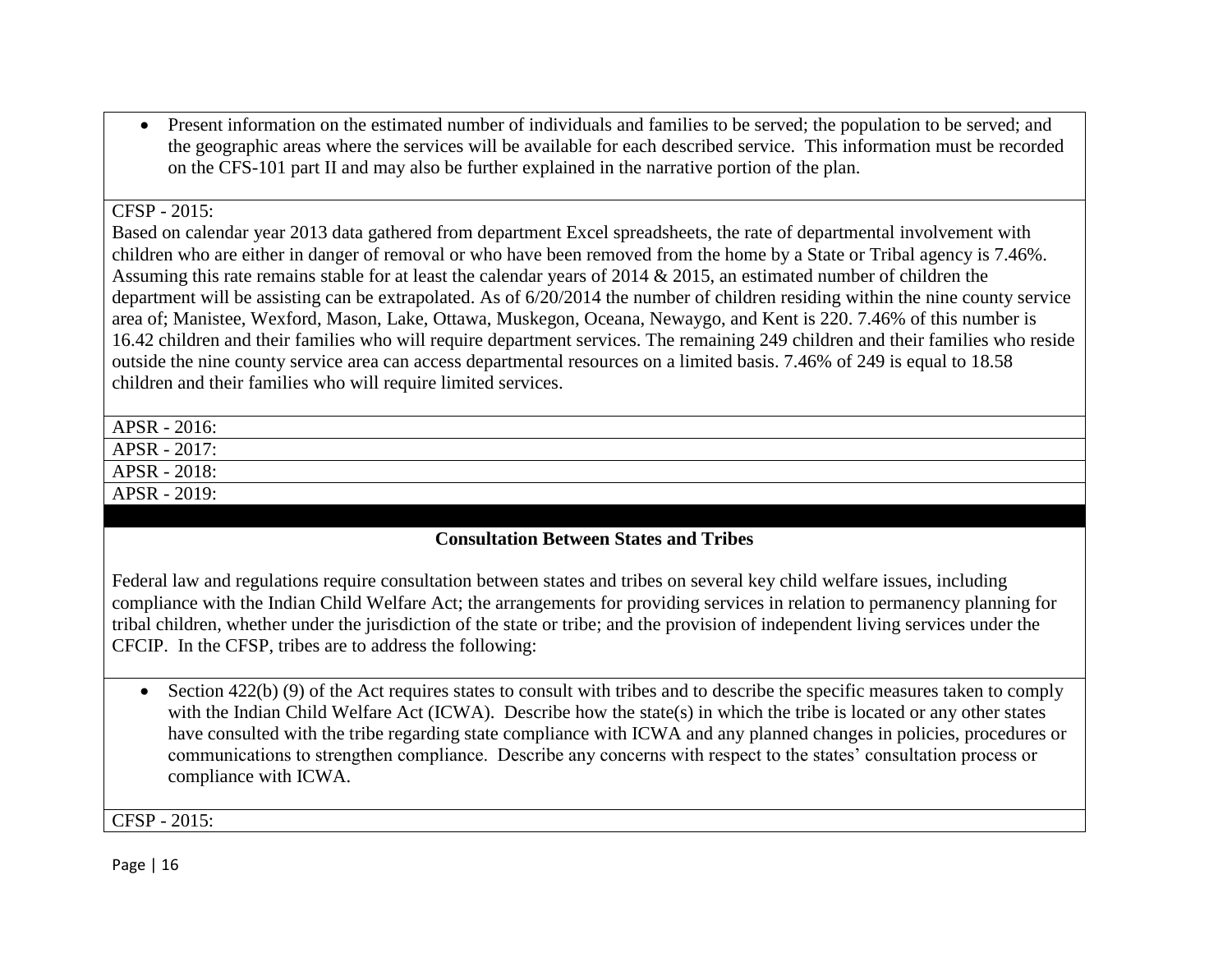The Tribal-State Consultation Agreement remains in place; the need for this agreement has changed since the State Legislature has codified ICWA with the creation of the Michigan Indian Family Preservation Act (MIFPA). The new agreement is currently in legal review. The State of Michigan is in the process of the implementation of the Family Engagement Model within the State of Michigan. This is a state specific initiative; Tribes are ancillary to the implementation. LRBOI will be developing Tribal Community specific models of service delivery in our self-governance initiative.

We continue to engage on a limited basis with the State Court Administrators Office and with local county courts, including the use of the ICWA Handbook formally adopted in 2011.

In collaboration with local DHS offices we have been successful in development of a consultation process that has improved the local response from the DHS regarding ICWA cases. A number of the counties we work with are very good in contacting the tribe prior to the removal of children, this also results in a much better collaborative effort overall. We are able to address services in a collaborative fashion which in some cases means doing joint follow up on CPS reports, development of joint and collaborative services, utilization the ICWA Case Management team process which is used to address needed services.

LRBOI is an active member of the Tribal State Partnership with State of Michigan Department of Humans Service; this collaborative meets on a quarterly basis. The Tribal State Partnership is directed to improve responses to the Indian Child Welfare Act within the state and better overall coordinated services for children at risk or impacted by neglect and abuse. This effort is attended regularly by the other tribes within the state to also share concerns and to address ongoing needs for tribal children coming into care with the State of Michigan DHS, Child Protection and Foster Care Services. The Michigan Tribal Social Services Directors are actively meeting periodically to address the questions of effective collaboration and consultation with the State of Michigan.

The Tribe is looking at the development of Tribal Community specific quality assurance indicators as part of our selfgovernance service delivery for social work/services related activity. These indicators will tie back to BIA Social Work related Government Performance Rating Assessment data and be reported directly to Congress as measures of appropriate clinical case management 'model practice outcomes. We are also considering the use of the National Resource Centers to assist with QA development.

| APSR - 2016: |  |
|--------------|--|
| APSR - 2017: |  |
| APSR - 2018: |  |

Page | 17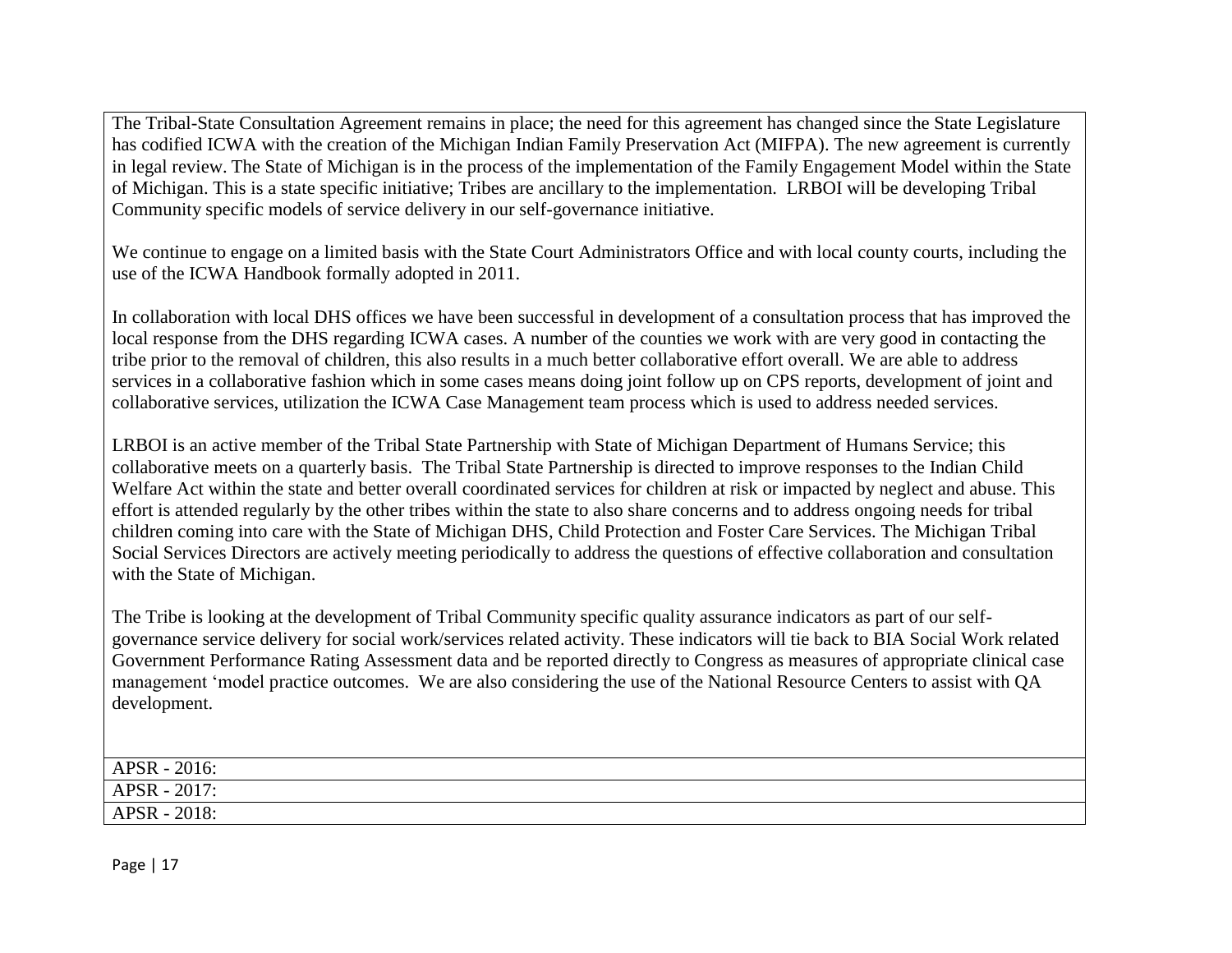#### APSR - 2019:

• Provide a description of the understanding, gathered from discussions between the state and tribe, as to who is responsible for providing the child welfare services and protections for tribal children delineated at Section 422(b)(8) of the Act, whether they are under state or tribal jurisdiction. These services and protections include operation of a case review system for children in foster care; a pre-placement preventive services program; and a service program for children in foster care to facilitate reunification with their families, when safe and appropriate, or to place a child in an adoptive home, legal guardianship or other planned, permanent living arrangement. In describing roles with respect to the case review system, please discuss whether and how the state and tribe have addressed the requirement to obtain credit reports for tribal children ages 16 and older in foster care, as required by section 475(5)(I) of the Act, and any challenges that have been encountered in this process (45 CFR 1357.15 (q)).

#### CFSP - 2015:

When a child has been identified to be at risk of removal, the LRBOI Family Services Department assigns a Case Manager and begins collaboration with the local DHS office within 48 hours. Preventive services, order of placement, and jurisdiction are addressed in accordance with the LRBOI Children's Code and State law.

The Michigan Department of Human Services is responsible for investigating these allegations and collaborating with the assigned Case Manager. The assigned Tribal Case Manager collects information on cases involving allegations of abuse and neglect. This is done through home visits with the family, collaboration with the DHS agency, and review of the filed petition. The Case Manager is required to present a report containing this information to the Child Welfare (Binojeeuk) Commission as stated in the LRBOI Children's Code. This information allows the Commission to make recommendations regarding services and case planning as required in the LRBOI Children's Code.

The assigned Tribal Case Manager will develop recommendations for services to the family and the children in a collaborative effort with the agency responsible for the Foster Care supervision. The Tribal Case Manager completes an in-depth social work assessment with the family and the child from which specific areas of concern will be identified and services developed to address those needs. All recommendations and services will take into consideration the cultural needs of the family and be designed to meet the "active efforts" requirement as stated in the ICWA and the MIFPA. The assigned Tribal Case Manager then becomes an active participant in the service delivery to Tribal Families, performing a key role in the implementation of the service plan created with the family. The case progress will be actively supported via a minimum of monthly face-to-face meetings with the family, children and collateral consultations with the individuals and/or agencies providing services to the family. Appropriate referrals will be made within the tribe and with external agencies based upon the assessed needs and with input from the family and age appropriate children.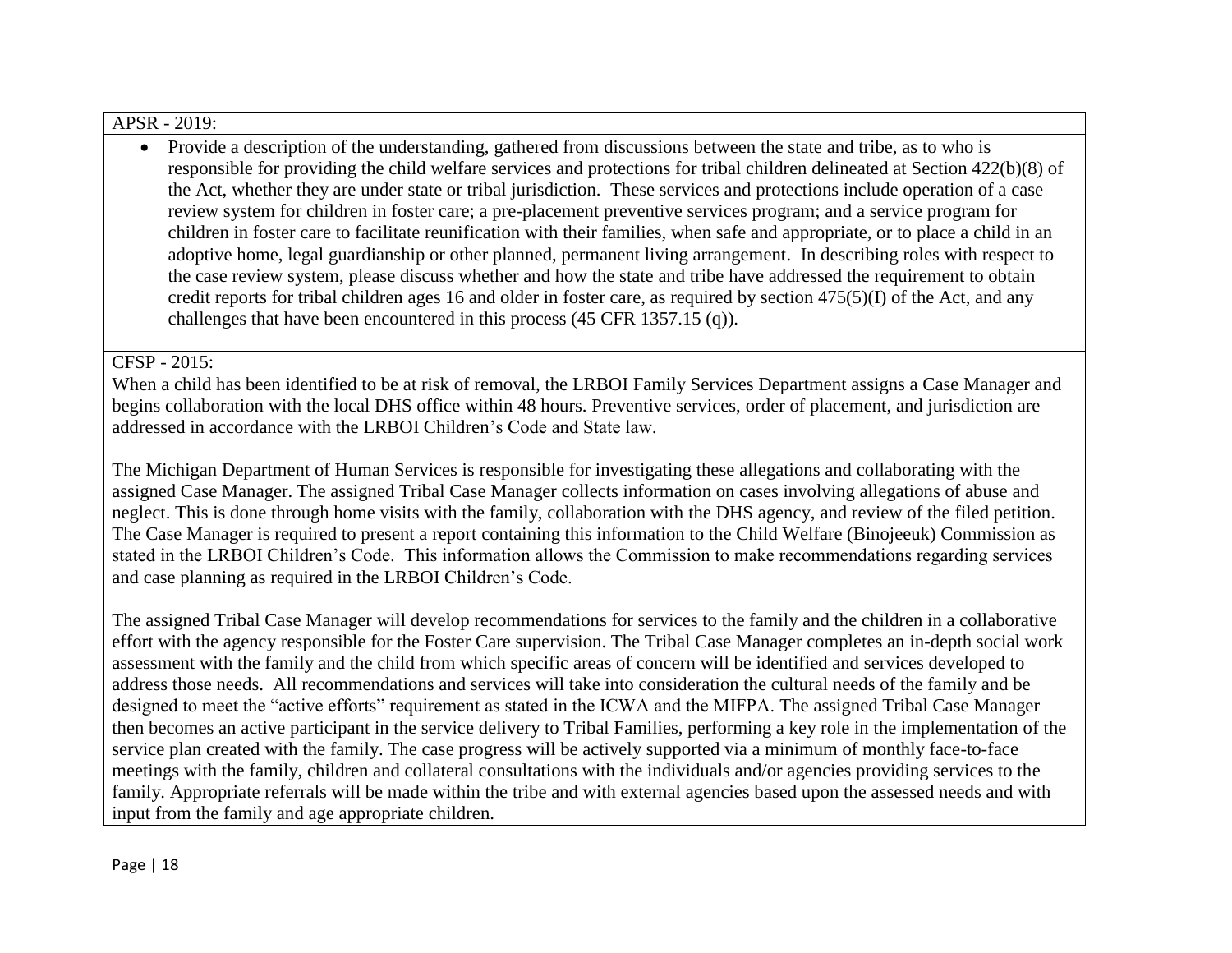When removal from the home is necessary, the Michigan Department of Human Services is responsible for the care and supervision of the child regardless of court jurisdiction. This includes the requirement of obtaining a credit report of all children ages 16 and older. Foster care cases are presented at case review every 90 days, or more often if an emergency situation arises. These reviews allow for Case Managers to provide updated reports on the status of the case, address changes that may be needed in the service plan and obtain recommendations from the ICWA Case Review Team. Cases may be reviewed more often but that is based on the activities and the assessed needs of the family and/or children. As service plans are developed every ninety days, the case review meetings are scheduled to coincide with that time frame. These ICWA Case Review Team meetings are expanded to include service providers, attorneys and the client themselves, if appropriate. The Review process includes the presentation of the case by the staff member providing case management services for that particular case and follows the process as outlined above. The review of the ICWA Foster Care cases results in ICWA Case Review Team recommendations to the Binojeeuk Commission for further consideration and recommendations as outlined by the LRBOI Children's Code.

The Tribal Case Manager is responsible for preparing a written case presentation for the Binojeeuk Commission every ninety days or when there are major changes regarding the status of the cases. The Tribal Case Manager provides a brief historical review and information of the most immediate individual service and/or family plan and proposed changes within the plan for the next quarter of service along with the recommendations of the ICWA Case Review Team. Foster Care case managers from DHS or the contracted agencies, Attorneys, including the GAL and/or the children's attorney are included in the meetings if necessary.

The Binojeeuk Commission is responsible for providing recommendations to the State and/or the Tribal Court as provided under the LRBOI Children's Code. The Commission meets twice monthly to review cases of tribal children placed outside their home within the foster care system. The assigned Tribal Case Manager provides a case review to the Commission along with ICWA Case Review Team recommendations for consideration in the case.

After a review of all the information the Commission provides recommendations for consideration by Tribal and State courts. These recommendations are provided via court appearance by the Tribal Prosecutor and are included in the court report from the Tribal Case Manager presented to the court. The Tribal Court oversees the State DHS workers who are assigned to all ICWA cases that are under the Tribal Court jurisdiction. The Tribal Court Prosecutor oversees all LRBOI ICWA cases both within Tribal Court jurisdiction and/or State/county courts.

APSR - 2016:

APSR - 2017:

APSR - 2018: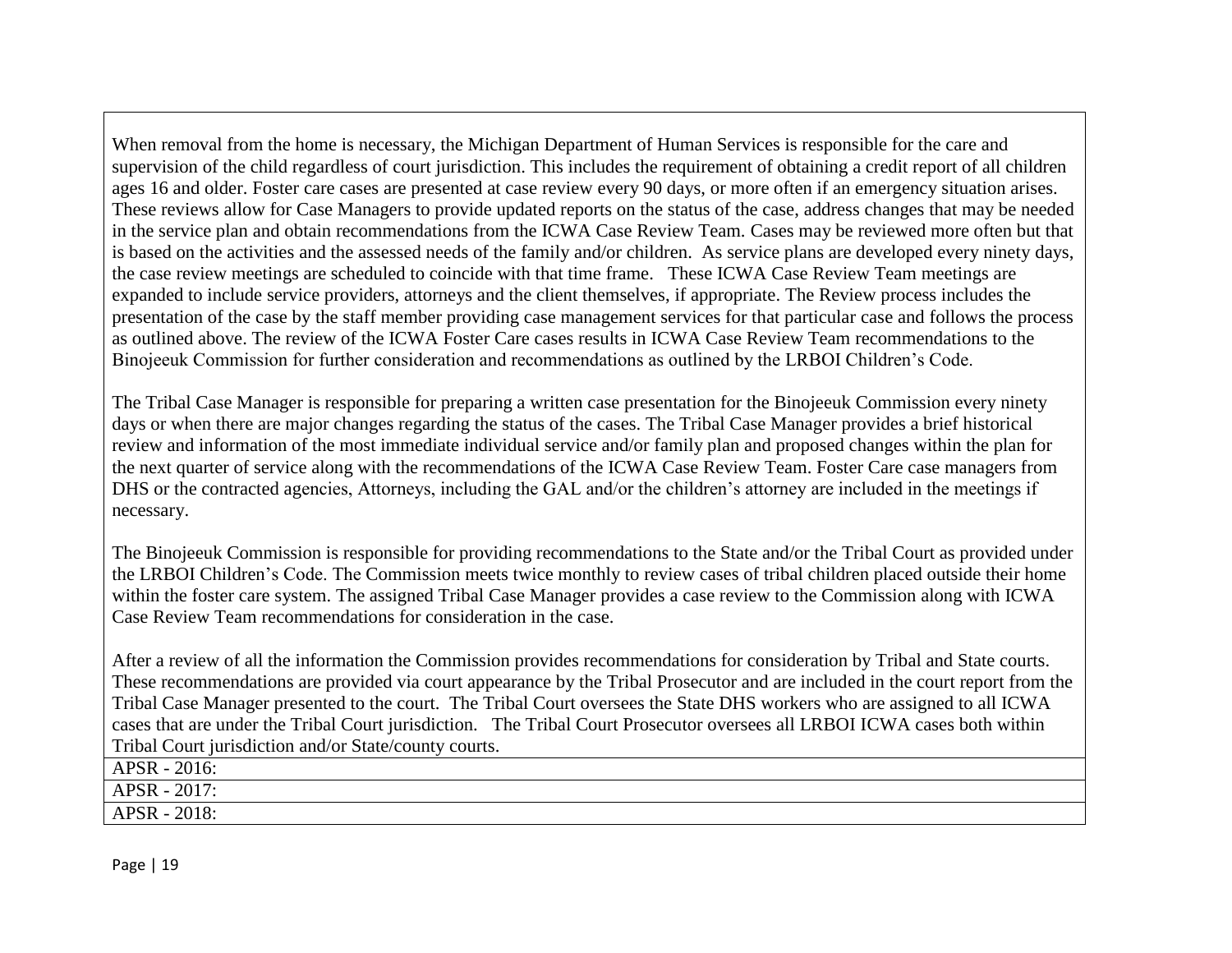#### APSR - 2019:

• Describe how the tribe has been consulted about the programs to be carried out by the state under the CFCIP and explain the results of the consultation specifically as it relates to determining eligibility for benefits and services and ensuring fair and equitable treatment for Indian youth under the CFCIP (Section 477(b)(3)(G) of the Act).

#### CFSP - 2015:

Chaffee Foster Care Independence, Education and Training Programs: For the LRBOI the accessing of the CFCIP through the State Program is accessed via each case where we have youth that are potentially going to age out of the system and have reached 14 years of age. These youth are reviewed at least quarterly by the Tribal ICWA Case Review Team as long as they reside in foster care. The Tribal ICWA Team will make recommendations to DHS Foster Care workers to access the Tribal Child to CFCIP at age (14) years of age. Over the next six month period the Tribal Case Manager is required to follow up to insure that the appropriate referrals are made. The ICWA Case Review team requires documentation in writing that the referrals have been made and the Status of eligibility for the Tribal Youth. We have had success with this program assisting our youth in transition.

| APSR - 2016: |  |
|--------------|--|
| APSR - 2017: |  |
| APSR - 2018: |  |
| APSR - 2019: |  |
|              |  |

### **Diligent Recruitment of Potential Foster and Adoptive Parents**

For tribes that operate foster care programs:

 Describe the tribe's plan for the diligent recruitment of potential foster and adoptive families that reflect the ethnic and racial diversity of children in the tribe for whom foster and adoptive homes are needed (section 422(b)(7) of the Act). Examples of components to include in the diligent recruitment plan are: a description of the characteristics of children for whom foster and adoptive homes are needed; specific strategies to reach all parts of the community; strategies for assuring that all prospective parents have access to the home study process; and strategies for training staff and community partners.

For tribes that do not directly operate a foster care program and whose children are served by the state agency: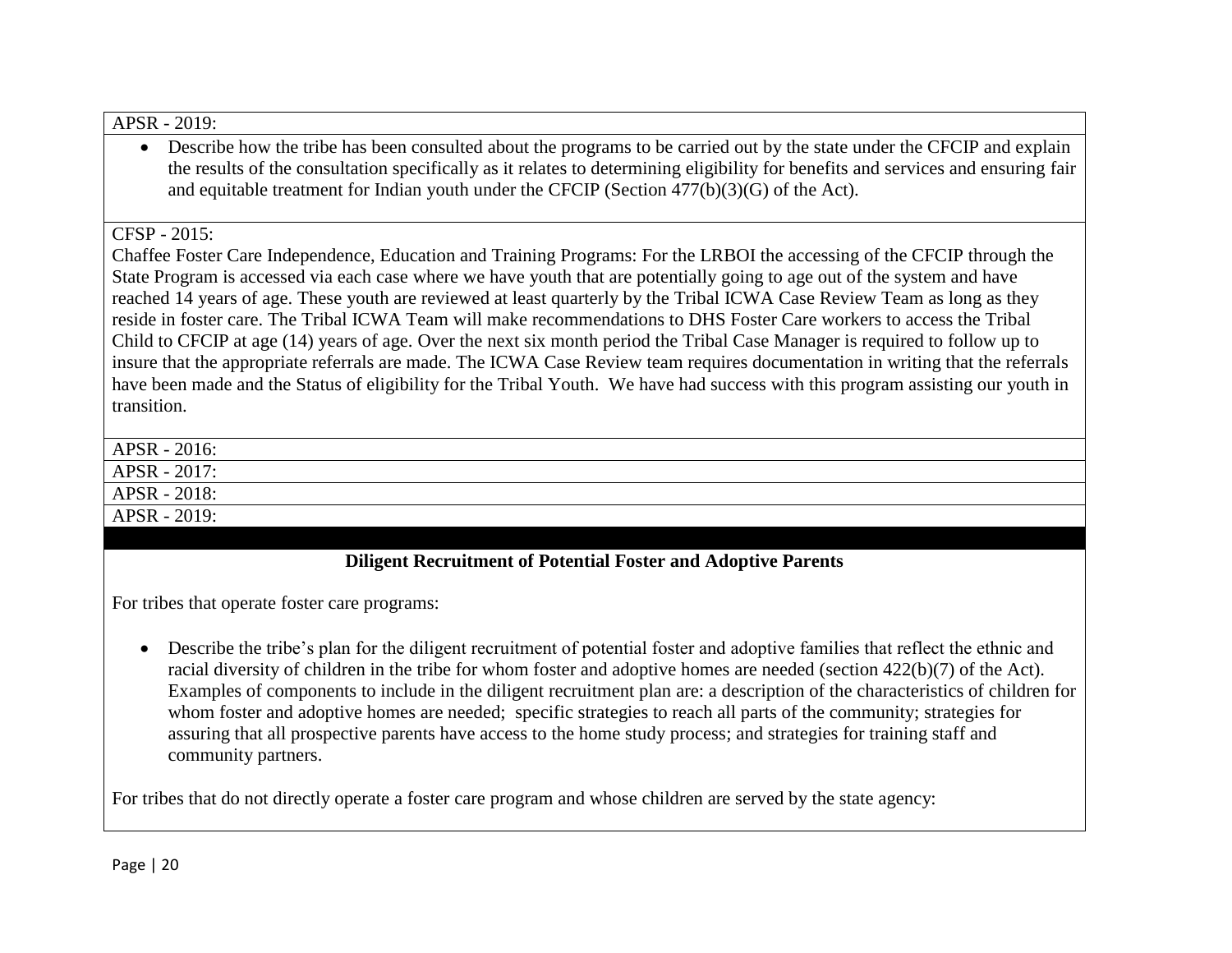Describe any activities the tribe is undertaking in coordination with the state agency to support diligent recruitment of foster and adoptive families.

CB funds the National Resource Center for Diligent Recruitment at AdoptUSKids to provide free services and materials to support states, tribes, territories, and courts as they recruit foster, adoptive, and kinship families and make lasting systemic changes to improve safety, permanency, and well-being outcomes for children and families. For additional information on diligent recruitment and a customizable tool to use in developing a diligent recruitment plan, please see [http://www.nrcdr.org.](http://www.nrcdr.org/)

| For Tribes applying for title IV-B, subpart 1, who have<br>Tribal children in foster care:                                                                                                                                                                         | For Tribes that do not directly operate a foster care program<br>and whose children are served by the State agency:                                                                                                                                                                                                                                                                                                                                                                               |
|--------------------------------------------------------------------------------------------------------------------------------------------------------------------------------------------------------------------------------------------------------------------|---------------------------------------------------------------------------------------------------------------------------------------------------------------------------------------------------------------------------------------------------------------------------------------------------------------------------------------------------------------------------------------------------------------------------------------------------------------------------------------------------|
| Describe the tribe's plan for the diligent recruitment of<br>potential foster and adoptive families that reflect the<br>ethnic and racial diversity of children in the tribe for<br>whom foster and adoptive homes are needed (section<br>$422(b)(7)$ of the Act). | Describe any activities the Tribe is undertaking in coordination<br>with the State agency to support diligent recruitment of foster<br>and adoptive families.                                                                                                                                                                                                                                                                                                                                     |
| CFSP - 2015:                                                                                                                                                                                                                                                       | Joint Foster Care Home Recruitment: We have requested that<br>State of Michigan assist in recruitment efforts to establish Indian<br>Foster Care homes; the state requests these homes meet state<br>licensing standards under the state's ICWA regulations. Tribes<br>have suggested that ICWA homes could be licensed by the State<br>of Michigan; LRBOI is exploring the potential of creating foster<br>care regulations to support licensing and monitoring of Tribally<br>identified homes. |
| APSR - 2016:                                                                                                                                                                                                                                                       |                                                                                                                                                                                                                                                                                                                                                                                                                                                                                                   |
| APSR - 2017:                                                                                                                                                                                                                                                       |                                                                                                                                                                                                                                                                                                                                                                                                                                                                                                   |
| APSR - 2018:                                                                                                                                                                                                                                                       |                                                                                                                                                                                                                                                                                                                                                                                                                                                                                                   |
| APSR - 2019:                                                                                                                                                                                                                                                       |                                                                                                                                                                                                                                                                                                                                                                                                                                                                                                   |

# **Health Care Oversight and Coordination Plan**

Section 422(b)(15)(A) requires states and tribes to develop a plan for ongoing oversight and coordination of health care services for children in foster care, including their physical, mental, behavioral and dental health needs. This plan must be developed in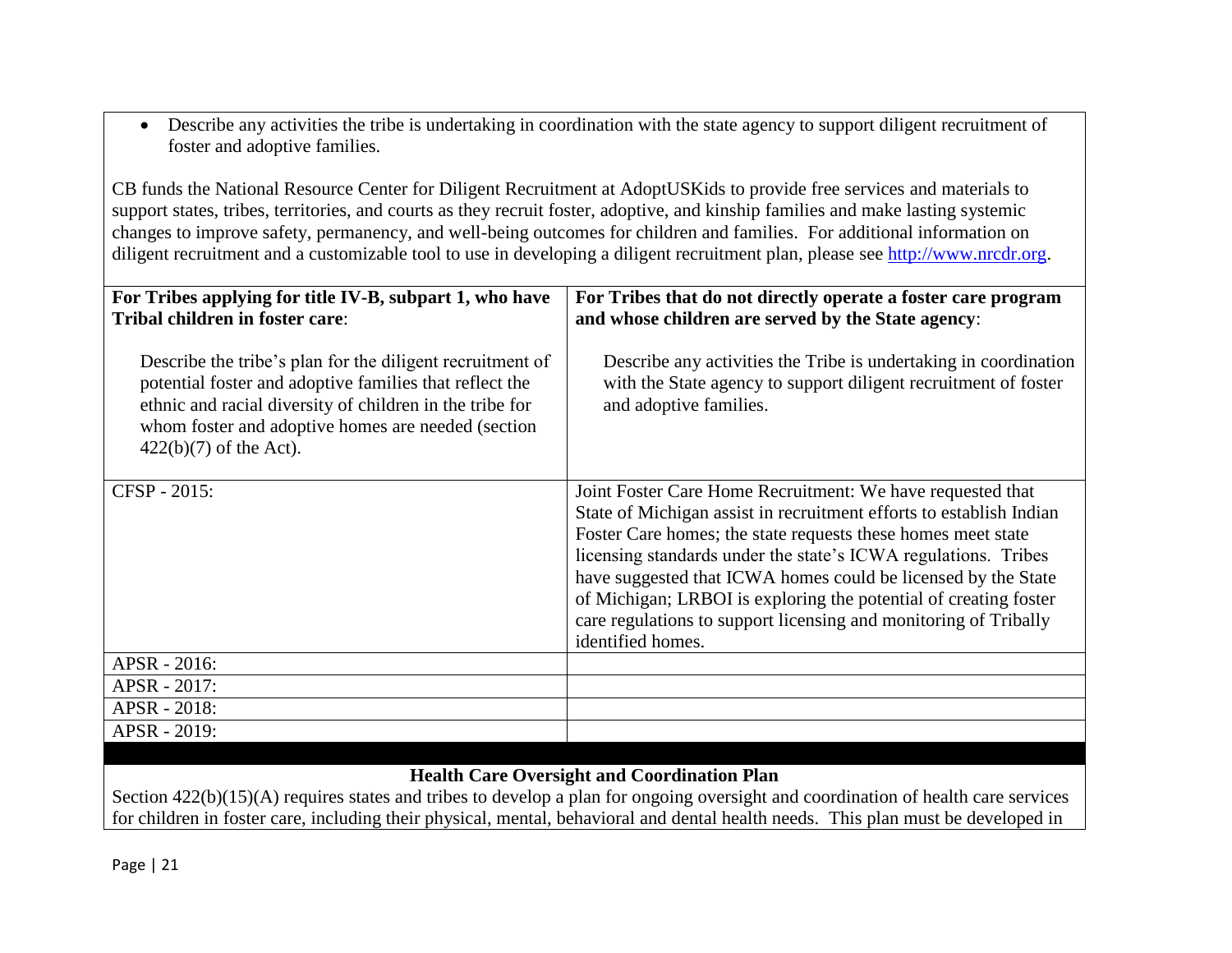coordination with the state title XIX (Medicaid) agency, and in consultation with pediatricians and other experts in health care, as well experts in and recipients of child welfare services.

Tribes are required to address how the Health Care Oversight and Coordination plan requirements are being met for tribal children in foster care. For tribes that do not directly operate a foster care program and whose children are served by the state agency, note the responsibility of the state for developing the Health Care Coordination Plan and for providing health care information as part of the transition plan development process and address any tribal involvement in those processes.

Tribes that operate a foster care program are required to submit a Health Care Oversight and Coordination Plan that includes an outline of:

- A schedule for initial and follow-up health screenings that meet reasonable standards of medical practice;
- How health needs identified through screenings will be monitored and treated, including emotional trauma associated with a child's maltreatment and removal from home:
- How medical information will be updated and appropriately shared, which may include the development and implementation of an electronic health record;
- Steps to ensure continuity of health care services, which may include establishing a medical home for every child in care;
- The oversight of prescription medicines, including protocols for the appropriate use and monitoring of psychotropic medications;
- How the tribe actively consults with and involves physicians or other appropriate medical or non-medical professionals in assessing the health and well-being of children in foster care and determining appropriate medical treatment; and
- $\bullet$  Steps to ensure that the components of the transition plan development process required under section 475(5)(H) that relate to the health care needs of children aging out of foster care, including the new requirement to include options for health insurance, information about a health care power of attorney, health care proxy, or other similar document recognized under State law, and to provide the child with the option to execute such a document, are met.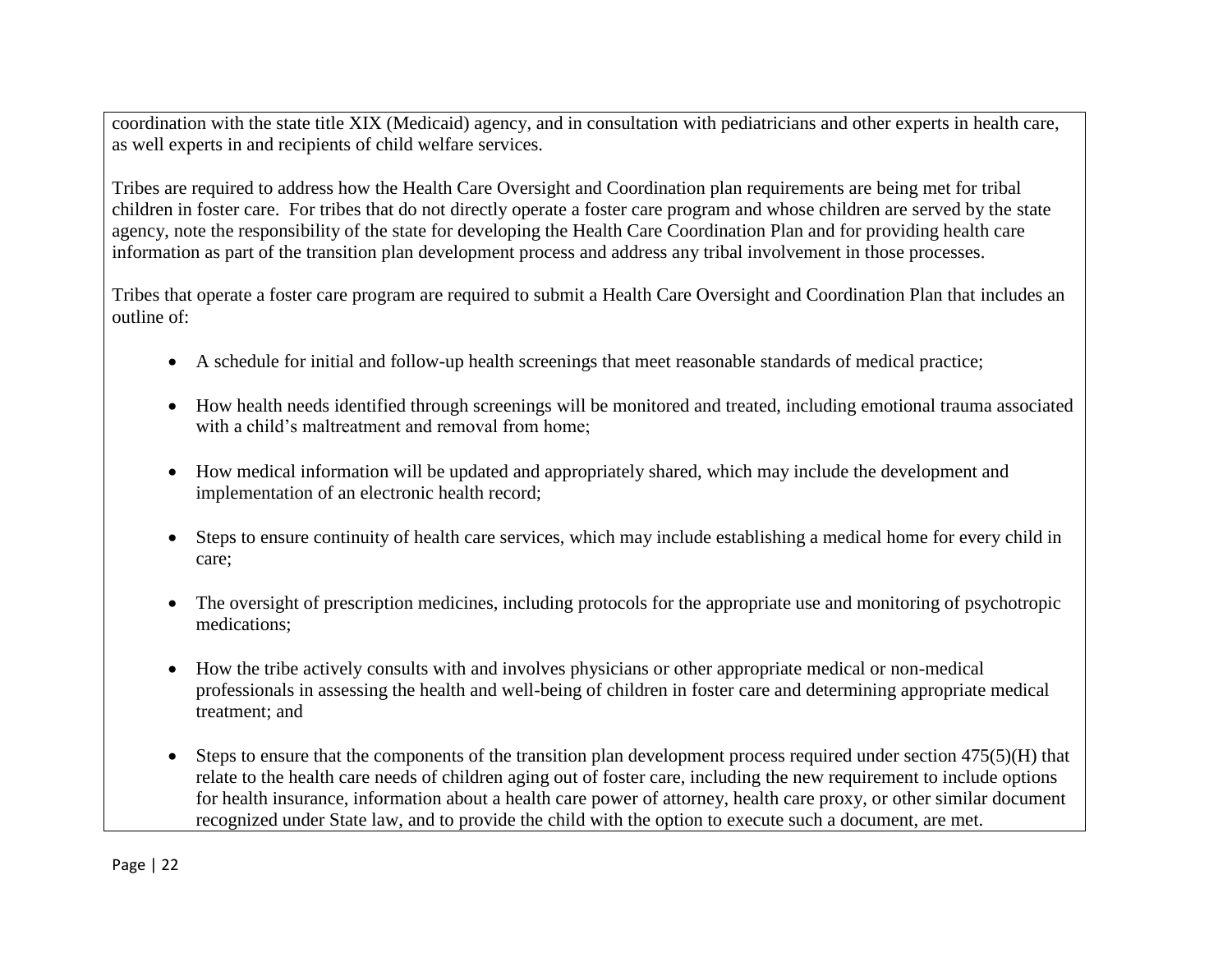Tribes that previously developed a Health Care Oversight and Coordination Plan are required to review the previously submitted plan, make any needed changes, and submit the plan with the CFSP, whether or not changes were made from the previously submitted version.

| For Tribes applying for title IV-B, subpart 1, who have<br>Tribal children in foster care:<br>Either insert the plan here or include as an attachment. | For tribes that do not directly operate a foster care program<br>and whose children are served by the State agency, note the<br>responsibility of the state for developing the Health Care<br>Coordination Plan and for providing health care information as<br>part of the transition plan development process and address any<br>tribal involvement in those processes.                                                                                                                                                                                                                                                                                                                                                                                                                                                                                                                                                                                                                                                                                                                             |
|--------------------------------------------------------------------------------------------------------------------------------------------------------|-------------------------------------------------------------------------------------------------------------------------------------------------------------------------------------------------------------------------------------------------------------------------------------------------------------------------------------------------------------------------------------------------------------------------------------------------------------------------------------------------------------------------------------------------------------------------------------------------------------------------------------------------------------------------------------------------------------------------------------------------------------------------------------------------------------------------------------------------------------------------------------------------------------------------------------------------------------------------------------------------------------------------------------------------------------------------------------------------------|
| CFSP - 2015:                                                                                                                                           | All Little River Band of Ottawa Indians Children in Foster Care<br>are under the care and supervision of the Department of Human<br>Services. We will proactively monitor these matters to insure that<br>tribal children are served in accordance with this policy. The state<br>policy doctrines are specific to state placed/managed cases and the<br>Tribe is measuring their relevance to the Tribe's laws to ensure<br>that the state measures are consistent with our statutory outcomes<br>and community specific needs. Examples of these are listed here<br>and our present Tribal Community based practices are indicated<br>where applicable to our laws and regulations.<br>State Policy: Current foster care (CFF 722-6) and juvenile justice<br>(JJ2 230) policies and licensing rules provide general health<br>requirements for DHS and private CPAs to ensure that each child<br>has:<br>A physical examination within 30 days of initial foster care<br>placement.<br>A dental exam within 90 days of placement if the child is 4<br>years old or older.<br>Current immunizations. |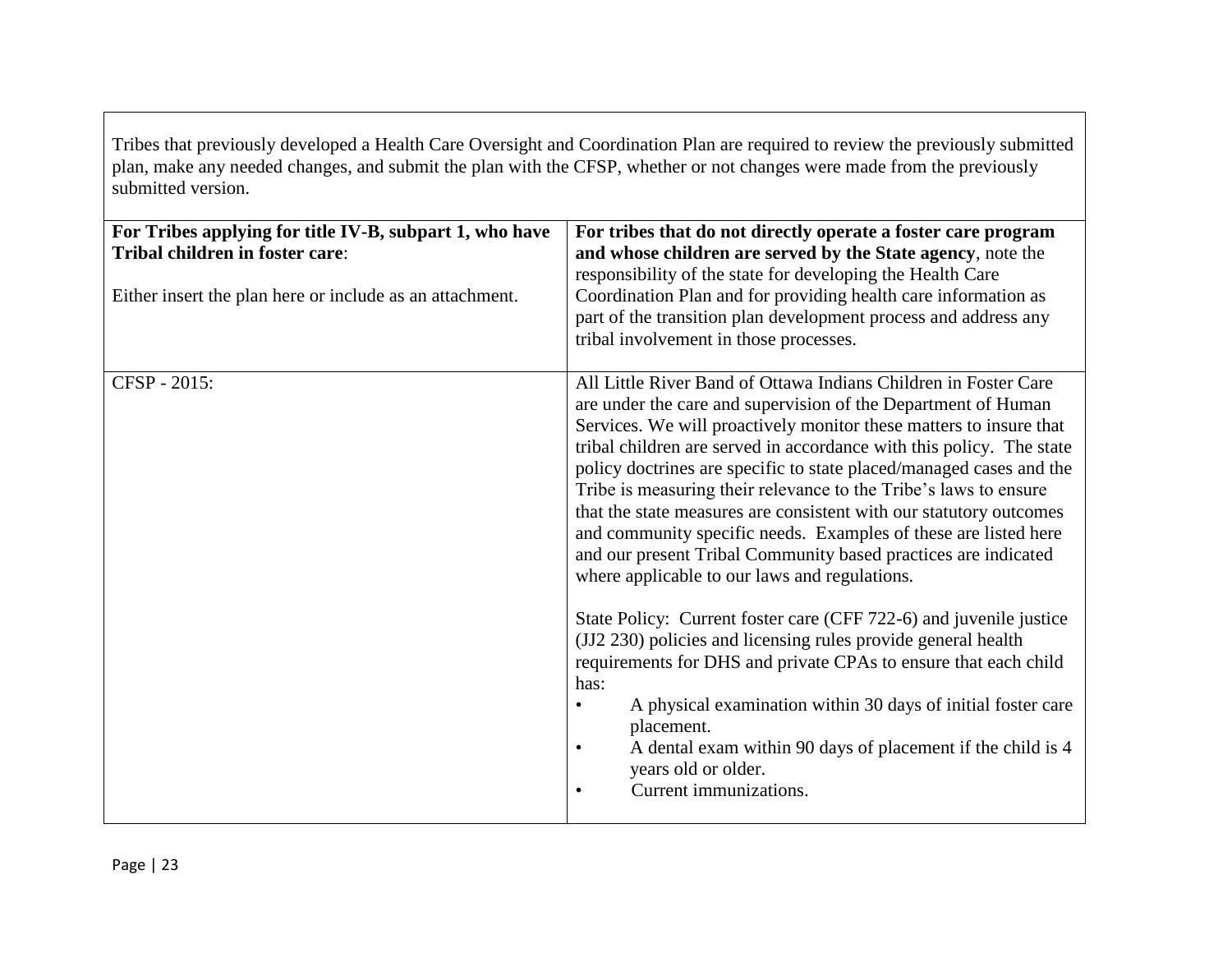| There are also requirements to document medical, dental and<br>mental health care received, including information regarding<br>prescriptions. Workers must complete a medical passport for each<br>child. Copies of the medical and dental examinations and medical<br>passport must be provided to foster parent/relative caregivers, and<br>to the legal parents if the child is a temporary court ward. If the<br>child is supervised by a private child placing agency, the agency<br>must also send a copy of the medical passport to DHS.                                                                                                                                                                                                                                              |
|----------------------------------------------------------------------------------------------------------------------------------------------------------------------------------------------------------------------------------------------------------------------------------------------------------------------------------------------------------------------------------------------------------------------------------------------------------------------------------------------------------------------------------------------------------------------------------------------------------------------------------------------------------------------------------------------------------------------------------------------------------------------------------------------|
| A child's present health status and medical needs are required at<br>the child's placement into foster care. CPS workers make every<br>effort to obtain the medical information outlined in the<br>"MiSACWIS Transfer to Foster Care Module, Medical and<br>Transfer Needs/Services", in preparation for placement. If the<br>information is not available, it is the responsibility of the foster<br>care worker to obtain the medical information. LRBOI has the<br>capacity to perform these examinations and provide relevant<br>health assessment for our localized Tribal Community and for any<br>child that is ICWA eligible as the need arises.                                                                                                                                     |
| CPS and foster care workers also use the Child Assessment of<br>Needs and Strengths (CANS) to identify and prioritize the needs<br>and strengths of each child in care on each child on a CPS case.<br>We have found that there can often be a delay in this process and<br>have had to specifically request via court proceedings to ensure<br>that the assessment is completed. The juvenile justice service<br>plans include an assessment of risk, and the youth's strengths and<br>needs, which are then incorporated. Once the worker identifies the<br>areas of needs, the top three priority needs are incorporated into<br>the treatment plan and services. (Reference Item 17, Needs and<br>Services of Child, Parents, Foster Parents for additional<br>information on the CANS.) |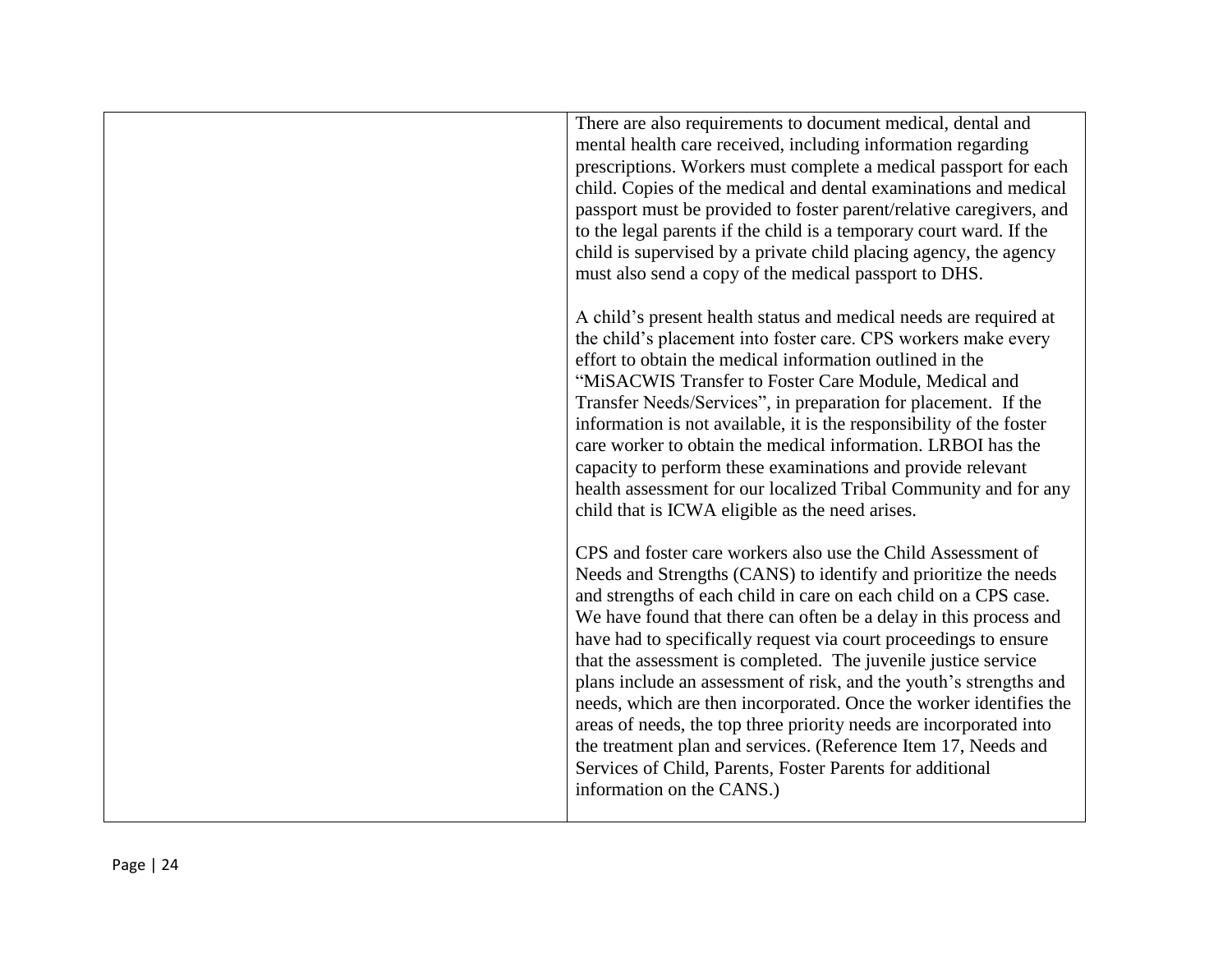| Foster care policy, CFF 722-6, states that the FC worker may<br>conduct a fetal alcohol spectrum disorder pre-screening by<br>observing the child and reviewing the child's medical history. If<br>the results of a pre-screening for fetal alcohol spectrum disorder<br>contain two or more of the five identifiers, the worker must refer<br>the child for a full diagnostic screen.                                                                                                                                                                                                                                                  |
|-----------------------------------------------------------------------------------------------------------------------------------------------------------------------------------------------------------------------------------------------------------------------------------------------------------------------------------------------------------------------------------------------------------------------------------------------------------------------------------------------------------------------------------------------------------------------------------------------------------------------------------------|
| Finally, the foster care worker must review the child's service plan<br>with the child's primary care physician or the attending physician<br>if the child is hospitalized or the child is diagnosed with any of the<br>following conditions:<br>Failure to thrive.<br>$\bullet$<br>Munchausen syndrome by proxy.<br>Shaken baby syndrome.<br>A bone fracture that is diagnosed by a physician as being<br>the result of abuse or neglect.<br>Drug exposure in utero.<br>$\bullet$                                                                                                                                                      |
| This is to ensure that the service plan addresses the child's specific<br>medical needs due to the abuse and neglect. The court of<br>jurisdiction must notify that physician of the time and place of a<br>hearing where consideration is given to returning the child to his/<br>her home.                                                                                                                                                                                                                                                                                                                                            |
| When a juvenile justice youth enters a residential program they are<br>screened for outstanding health issues and suicide risk. If the<br>youth has any health conditions which require immediate attention<br>and/or pose a health risk to other youths, an initial screening<br>occurs within 24 hours by a nurse or physician (policy JR 3 310).<br>While in a residential facility, if a youth has a health care need<br>which cannot be met at the facility, the youth will be referred to an<br>off-site location (policy JR 3 300). If a youth is pregnant while<br>placed in a residential facility, the youth is provided with |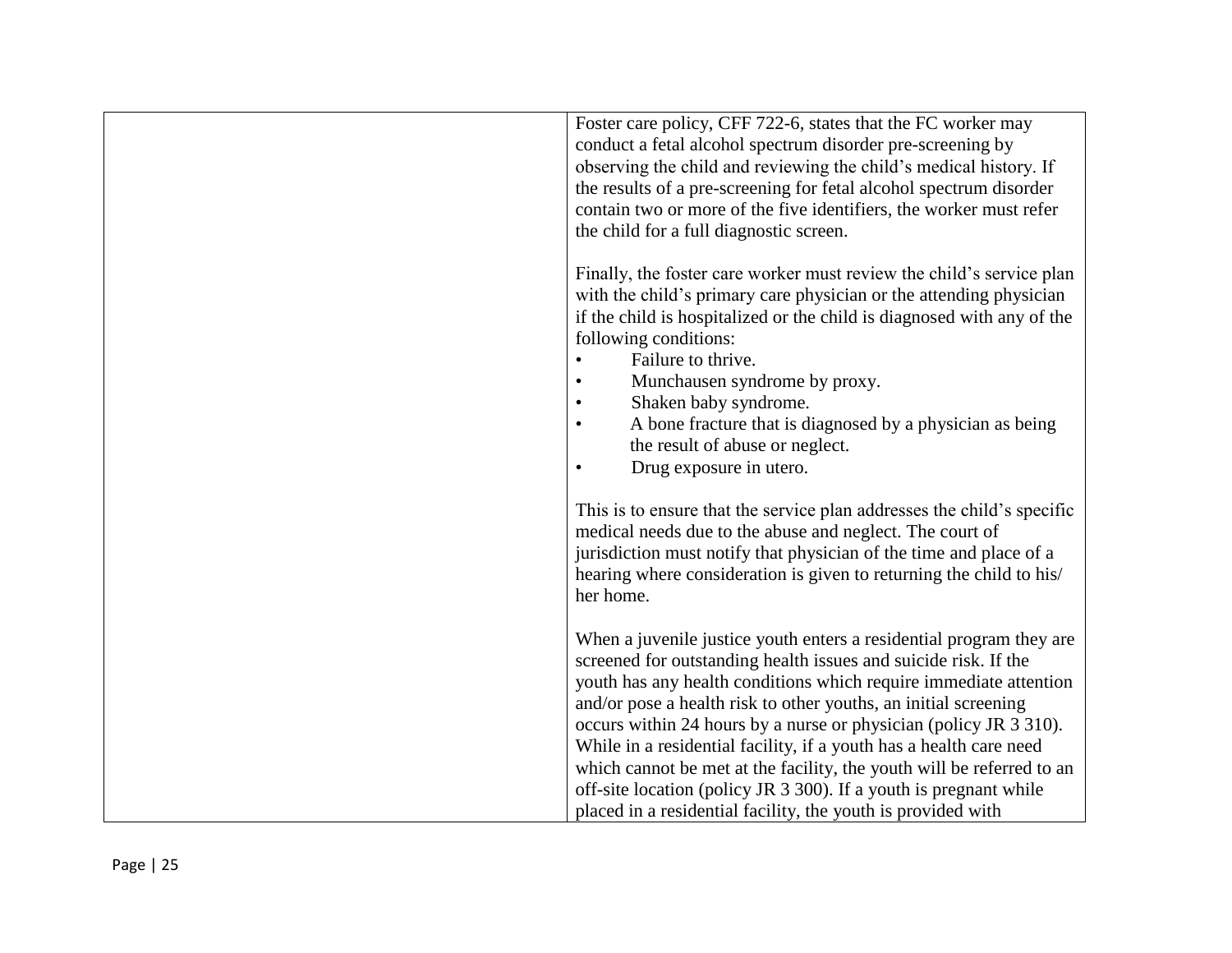| appropriate pre-natal care as directed by a physician. All youth,   |
|---------------------------------------------------------------------|
| with their parent/legal guardian's permission, will receive age     |
| appropriate information on family planning (policy JR 3 370).       |
|                                                                     |
| Only the child's parents may consent to non-emergency elective      |
| surgery unless the court has terminated parental rights. If the     |
| parent's whereabouts are unknown, the supervising agency must       |
| obtain a court order. For Michigan Children's Institute (MCI) and   |
|                                                                     |
| state wards only the MCI Superintendent has the authority to        |
| consent to non-emergency elective surgery. Only the Family          |
| Division of the Tribal Court and likewise, reciprocating with the   |
| State Family Division of Circuit Court has authority to consent for |
| permanent court wards. The foster parent, relative caregiver and    |
| unrelated caregivers is authorized to secure routine, non-surgical  |
| medical care and emergency medical or surgical treatment for the    |
| child while in care using the DHS-3762, Consent to Emergency        |
| Treatment. LRBOI Tribal court judges routinely order such           |
| monitoring within our own system.                                   |
|                                                                     |
| Practice                                                            |
| Children receive adequate services to meet their physical and       |
| mental health needs. These items include:                           |
| Timeliness of required medical and dental examinations.             |
| Maintenance of Medical Passport.                                    |
| Compliance with medical and/or mental health treatment              |
| plan.                                                               |
| Determination of care (DOC) payments levels.<br>$\bullet$           |
|                                                                     |
|                                                                     |
| In Michigan, the Settlement Agreement emphasizes the                |
| importance of DHS monitoring the provision of health services to    |
| foster children to determine whether they are of appropriate        |
| quality and are having the intended effect. The Tribe's laws and    |
| regulations stipulate outcomes beyond the State's minimal           |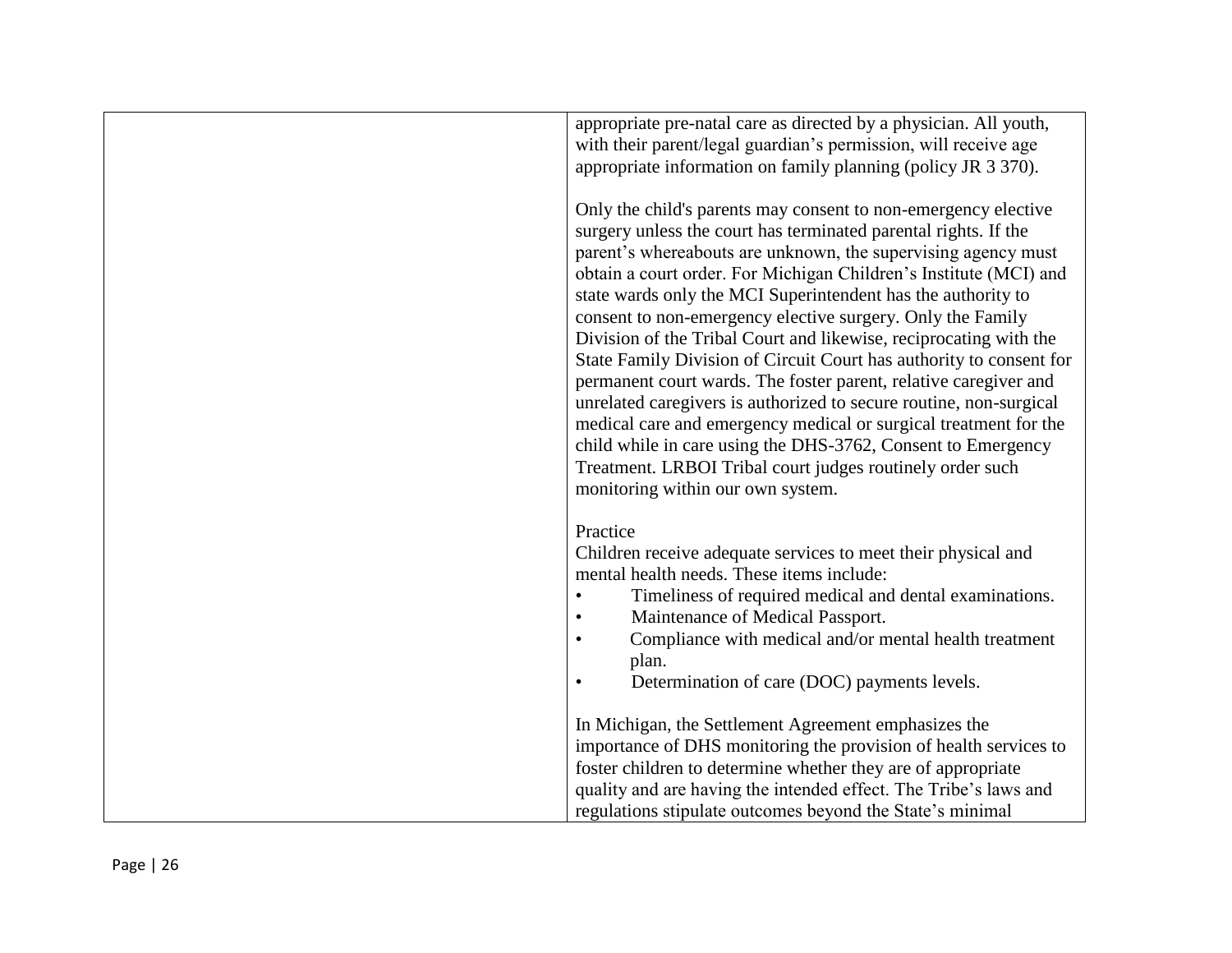|              | measures, including access to benefits for services payment and                                                                                                                                                                                                                                                                                                                                                                                                                                                                                                                                                                                                                                                                                                                                                                                                                                                                                                                                          |
|--------------|----------------------------------------------------------------------------------------------------------------------------------------------------------------------------------------------------------------------------------------------------------------------------------------------------------------------------------------------------------------------------------------------------------------------------------------------------------------------------------------------------------------------------------------------------------------------------------------------------------------------------------------------------------------------------------------------------------------------------------------------------------------------------------------------------------------------------------------------------------------------------------------------------------------------------------------------------------------------------------------------------------|
|              | direct provision of services through our Health System.                                                                                                                                                                                                                                                                                                                                                                                                                                                                                                                                                                                                                                                                                                                                                                                                                                                                                                                                                  |
|              | The Michigan Child Immunization Registry (MCIR) is a data<br>tracking tool made available to Tribal Health, local county and<br>private practice providers to track the immunizations of all<br>children in the State of Michigan. LRBOI presently tracks<br>immunizations via the MCIR system, and makes immunizations<br>available to ICWA eligible children. The availability of<br>immunizations is a performance measure for health care provision<br>outcomes at LRBOI.                                                                                                                                                                                                                                                                                                                                                                                                                                                                                                                            |
|              | <b>Tribal Initiative</b><br>Youth who are aging out of the Foster Care system are provided<br>informational services and assistance in applying for Tribal<br>Contract Health and Extended Health Services. This information<br>is directly available at LRBOI through our Health Services<br>division, including advocacy when patients are denied services at<br>IHS facilities. LRBOI also has employment training, education<br>and cultural specific programs in full operation to enhance the<br>potential success of youth moving out of foster care into self-<br>determination. All of these programs maintain the tie to the Tribal<br>community and Tribal identity once the youth become<br>independent adults. These efforts are ongoing and change as the<br>needs and service priorities change. Tribal youth aging out of the<br>foster care system are given a referral to our legal department to<br>discuss the option of a health care power of attorney, health care<br>proxy, etc. |
| APSR - 2016: |                                                                                                                                                                                                                                                                                                                                                                                                                                                                                                                                                                                                                                                                                                                                                                                                                                                                                                                                                                                                          |
| APSR - 2017: |                                                                                                                                                                                                                                                                                                                                                                                                                                                                                                                                                                                                                                                                                                                                                                                                                                                                                                                                                                                                          |
| APSR - 2018: |                                                                                                                                                                                                                                                                                                                                                                                                                                                                                                                                                                                                                                                                                                                                                                                                                                                                                                                                                                                                          |
| APSR - 2019: |                                                                                                                                                                                                                                                                                                                                                                                                                                                                                                                                                                                                                                                                                                                                                                                                                                                                                                                                                                                                          |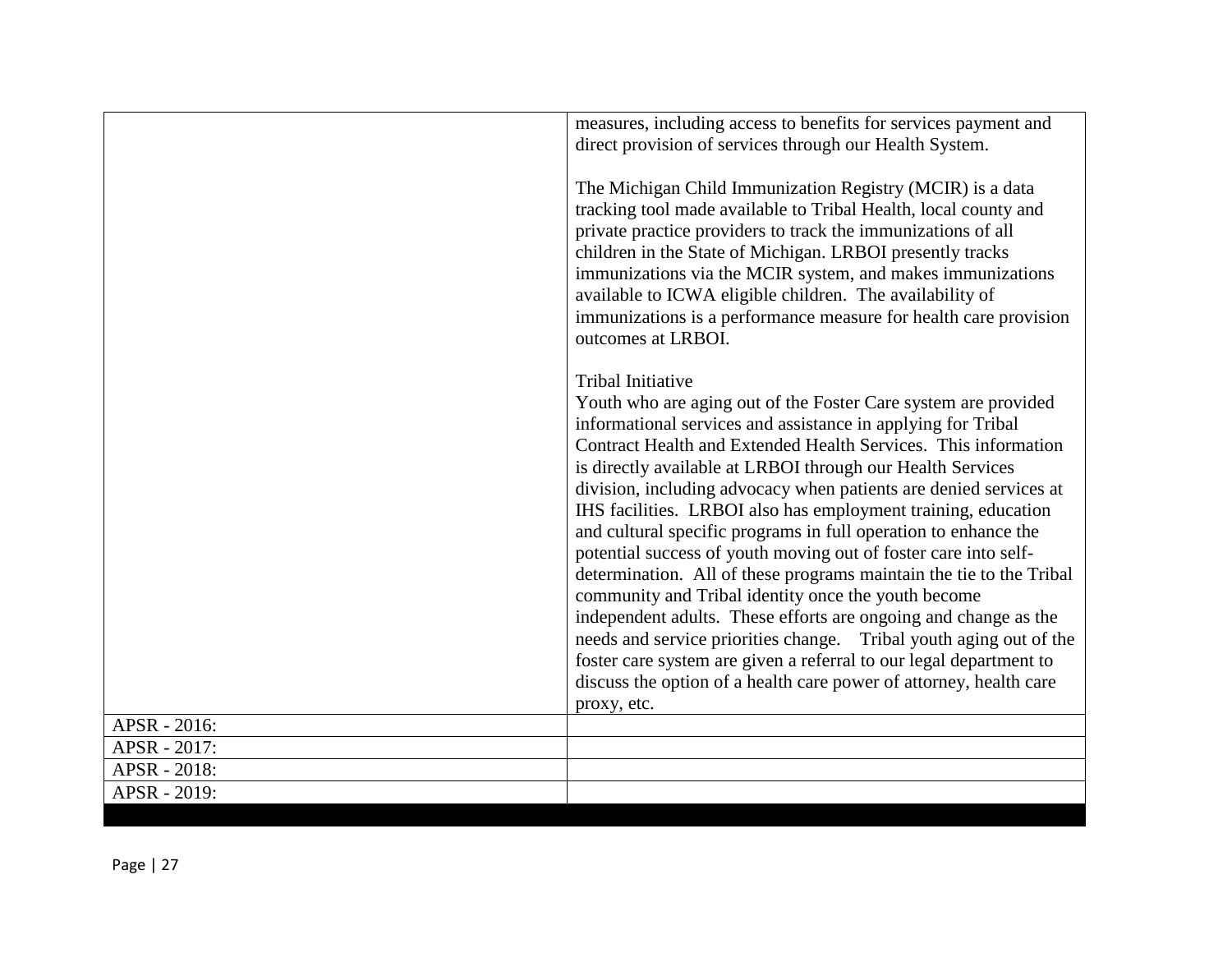### **Disaster Plans**

Section 422(b)(16) requires tribes to have in place procedures providing for how the tribal programs assisted under title IV-B or IV-E of the Act would respond to a disaster. In the CFSP, the tribe must include a plan for how it would:

- Identify, locate, and continue availability of services for children under tribal care or supervision who are displaced or adversely affected by a disaster;
- Respond, as appropriate, to new child welfare cases in areas adversely affected by a disaster, and provide services to those cases;
- Remain in communication with caseworkers and other essential child welfare personnel who are displaced because of a disaster;
- Preserve essential program records; and
- Coordinate services and share information with states and other tribes.

Tribes are required to review their previously submitted disaster plan, make any needed changes, and submit the disaster plan with the CFSP, regardless of whether changes were made to the plan.

Insert plan below or submit as an attachment.

### CFSP - 2015:

### **Introduction**

Our tribes and community recognizes that any disaster, of a natural origin, manmade crisis's and medical emergencies can have a devastating impact upon children. We recognize that any form of these events will indeed impact the child and family service system that are in place and there is a great potential for program and service disruption. With this plan we at LRBOI Family Services we hope to minimize the disruption and the overall impact on those programs and the children and families we serve. The LRBOI Family Services Disaster Plan is developed to meet the required planning process under the Child and Family Services Improvement Act of 2006 by adhering to the criteria outlined in P.L. 109-288 and listed below. A. Identify, locate and continue the availability of services for the children under tribal care or supervision who are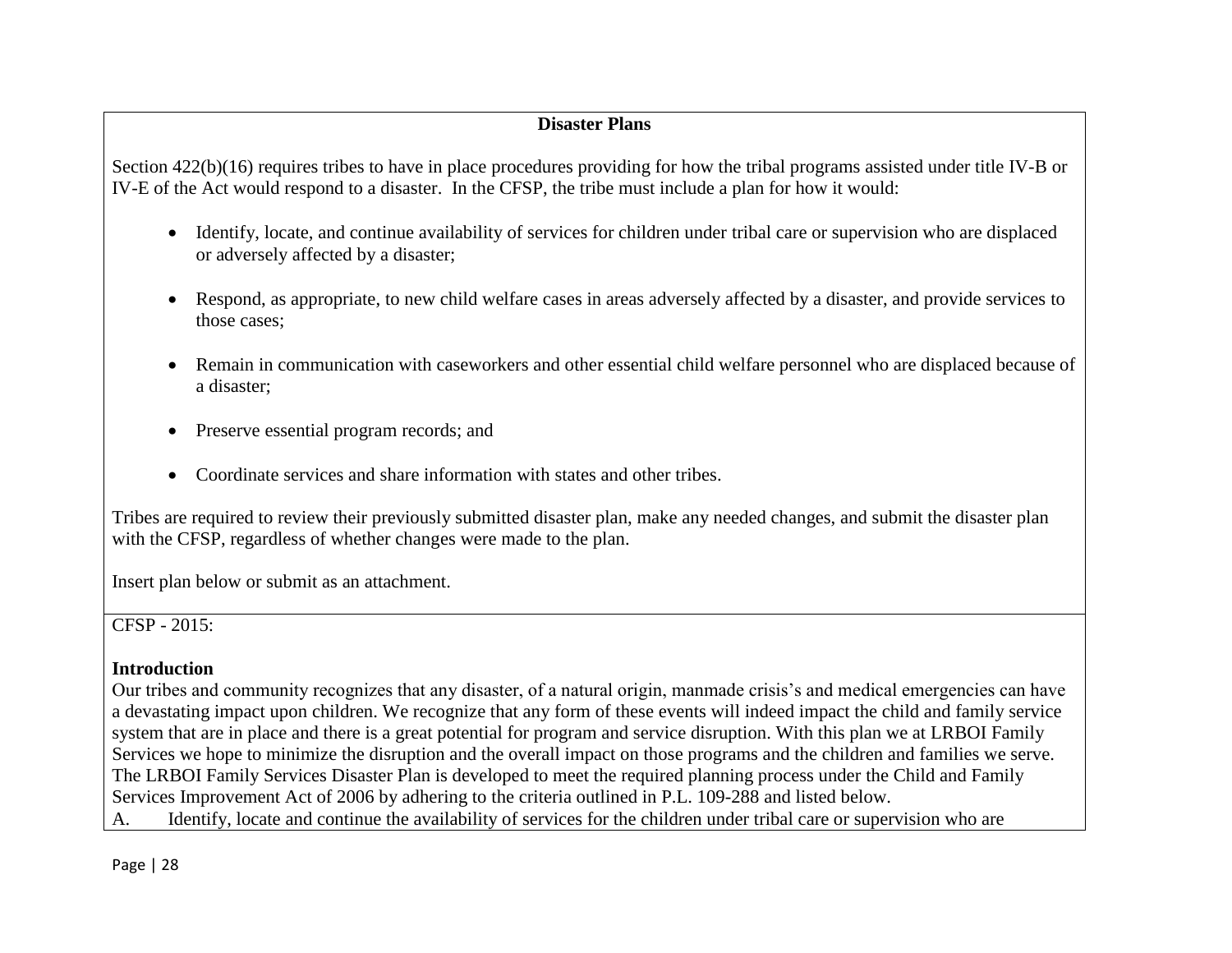displaced or adversely affected by disaster.

- B. Respond to new child cases in the areas adversely affected by disasters.
- C. Remain in communication with case workers and other residential child welfare personnel who are displaced because of the disaster.
- D. Preserve essential program records.
- E. Coordinate services and share information with states and other tribes.

The following represents the Indian Child Welfare Disaster Plan for LRBOI Family Services. The plan incorporates the five key elements of disaster planning as outlined in the recommendations of National Child Welfare Resource Center for Organizational Improvement. Those elements are processed in the context of before, during, and after the disaster occurs. The elements represented are:

1. Management

- 2. Critical Infrastructure
- 3. Coordination
- 4. Communication, and
- 5. Information Systems

### **Authority**

The Family Services Director has the authority to activate the disaster plan upon notice from the Little River Band of Ottawa Indians Director of Emergency Response. In addition the Program Director is responsible for performance of the following essential functions of the plan;

- 1. Establishment of a Program Emergency Management Team
- 2. To establish and maintain the communication process and protocols within the Little River Band of Ottawa Indians Master Disaster Plan.
- 3. Develop and maintenance of the infrastructure within the LRBOI Disaster Plan
- 4. Assures the Foster Homes with LRBOI children in placement have emergency disaster plans in place, either state or tribal.
- 5. Information systems development, planning and monitoring.
- 6. Assures the child welfare disaster plan is updated. Current information on the status and placement of children and worker contact information must be maintained.
- 7. On-going monitoring and coordination and communication with LRBOI Disaster Team and master plan process. Plan Priorities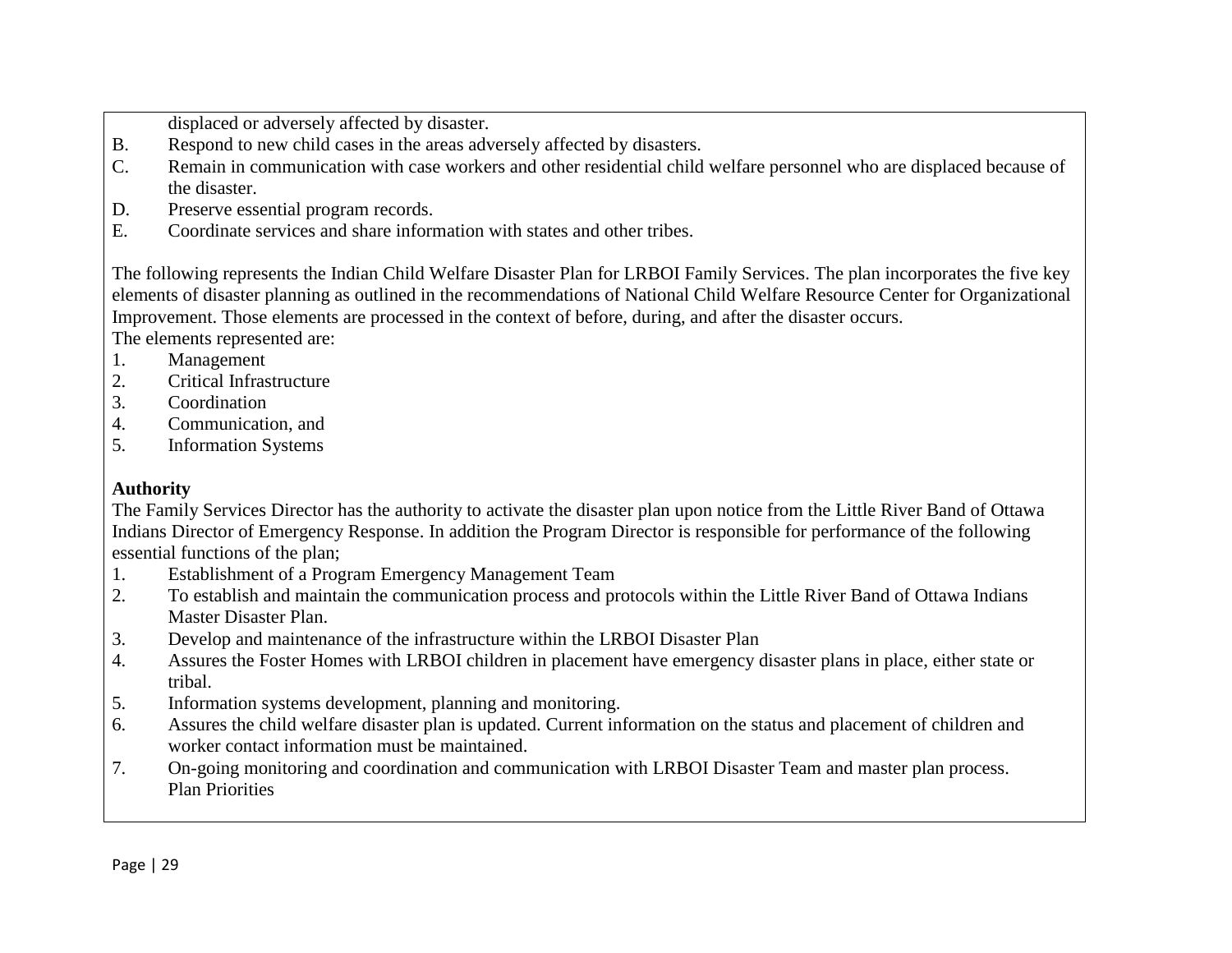The LRBOI Family Services disaster plan priorities are consistent with Title V-B subparts 1 and subpart 2 services goals.

- I. The Tribal Child is protected from abuse and neglect.
- II. Support of at risk families via services that allow children to remain safely with their families
- III. At risk children and their families are strengthened via services that will assist in meeting their physical, educational and mental health needs.
- IV. Ongoing training and support for Family Services staff regarding disaster readiness.

## **Conducting of Drills and Readiness Activities**

The Family Services Department staff will participate with and cooperate in all Tribal Disaster Plan activities designed to test the components of the Tribes Disaster readiness. Activities will include Fire drills, emergency evacuation tests and drills, drills specific to the family services program, tribal wide, state wide, regional and local drills as requested by the tribe's emergency management services. This will allow the Family Service Program staff to be actively involved in testing the components of the programs staff as well as being part of the overall effort of the tribes to meet the goals of emergency and disaster management.

#### I. BEFORE A DISASTER

#### A. Management

- 1. The Program Director will coordinate with the LRBOI disaster preparedness team while serving as the lead for the Family Services Department Team. The Program Director will nominate two to three other Family Services staff members to serve as part of the Disaster Management Team for the department. The staff members will serve as Team Lead or Manager in charge if the Program Director is not available.
- 2. The Department team will be charged to address the child welfare matters during time of disaster. They will establish and facilitate the disaster plan team, provide regular review of the plan on a semi-annual basis. They will modify and update the Child Welfare Disaster plan as needed

### B. Identification of Critical Roles

The Family Services Team has identified some key roles, subject areas and continue to explore further during work sessions and annual reviews.

- a) Location of tribal children in Foster Care, either with the state or tribe.
- b) Vital records preservation and recovery
- c) Workload planning and development
- d) Communications systems establishment and maintenance
- e) Worker safety
- f) Information systems
- g) Staff support services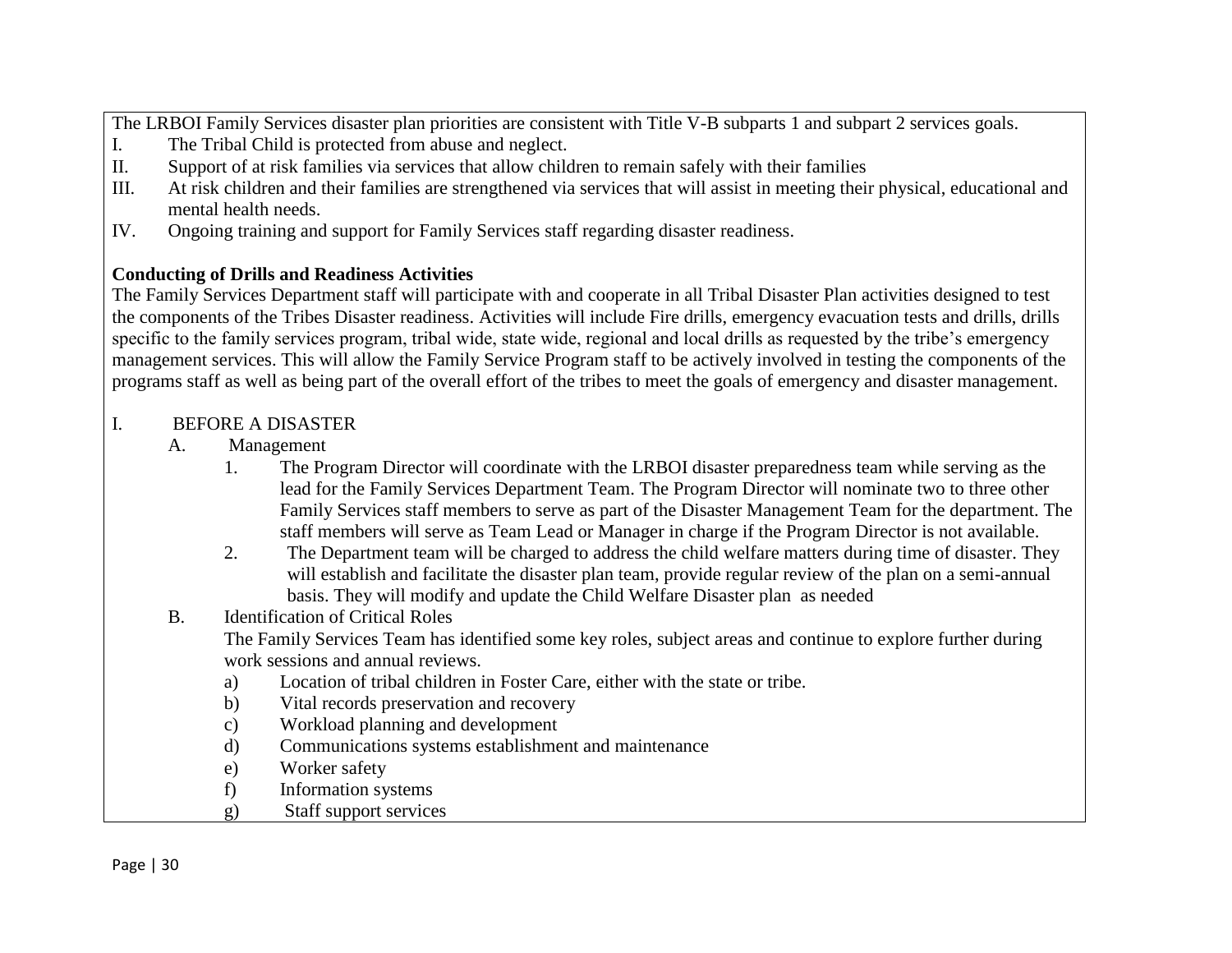- h) Issues of secondary trauma, children, families and staff
- i) On-going training

## C. Coordination

The Family Services Department will coordinate with key tribal partners that include a broad range of emergency responders with the tribe including the tribal police, medical service providers, tribal court personnel. The team will also develop as systems approach in working with the local and regional foster care providers to address tribal children in other systems.

## D. Communication

- 1. The Family Services Director or FSD Disaster Team manager designated will attend all Tribal Disaster Planning meeting to insure that on-going communication and information systems collaboration.
- 2. All Family Services Staff will attend disaster training provided by the tribe and internal disaster planning training as it is developed.
- 3. Tribal Foster Parents will receive training on the programs disaster plan and procedures. Family Services staff will be encouraged to have a disaster supply kit. Foster parents will be required to prepare a disaster supply kit and have it available within the home. Support for this will be developed by the Family Services Department.
- E. Critical Infrastructure
	- a) Proactive coordination with key partners will be established and maintained through the Family Services Department program involvement with the overall Tribal Disaster Planning Committee/Team.
	- b) The information systems will be monitored via ongoing communication with the tribe's Information Technology Department and consistent with the I.T. Departments Disaster recovery Plan.
	- c) Communication systems process will be developed to include a plan that is inclusive of Foster Care and other primary service providers delegated by the tribal court for the care and supervision of tribal youth.
	- d) Caseworkers will assist foster care and other primary care givers in the development of a family disaster/emergency plan that will be reviewed and updated annually. This plan will include such things as a designated meeting place for the family. Emergency telephone numbers, a disaster supply kit, and a plan for the children that are in school that is specific as to what will happen, or if the foster care family is away from the residence.
	- e) Vital Records protections includes the following:
		- I. The FSD disaster team and staff will provide an assessment of the crucial nature of records and the time frames for maintaining hard copy
		- II. Maintenance of paper records care will be secured in fire- proof metal filing cabinets.
		- III. Conversation to electronic recording will be planned and carried out in cooperation with the I.T.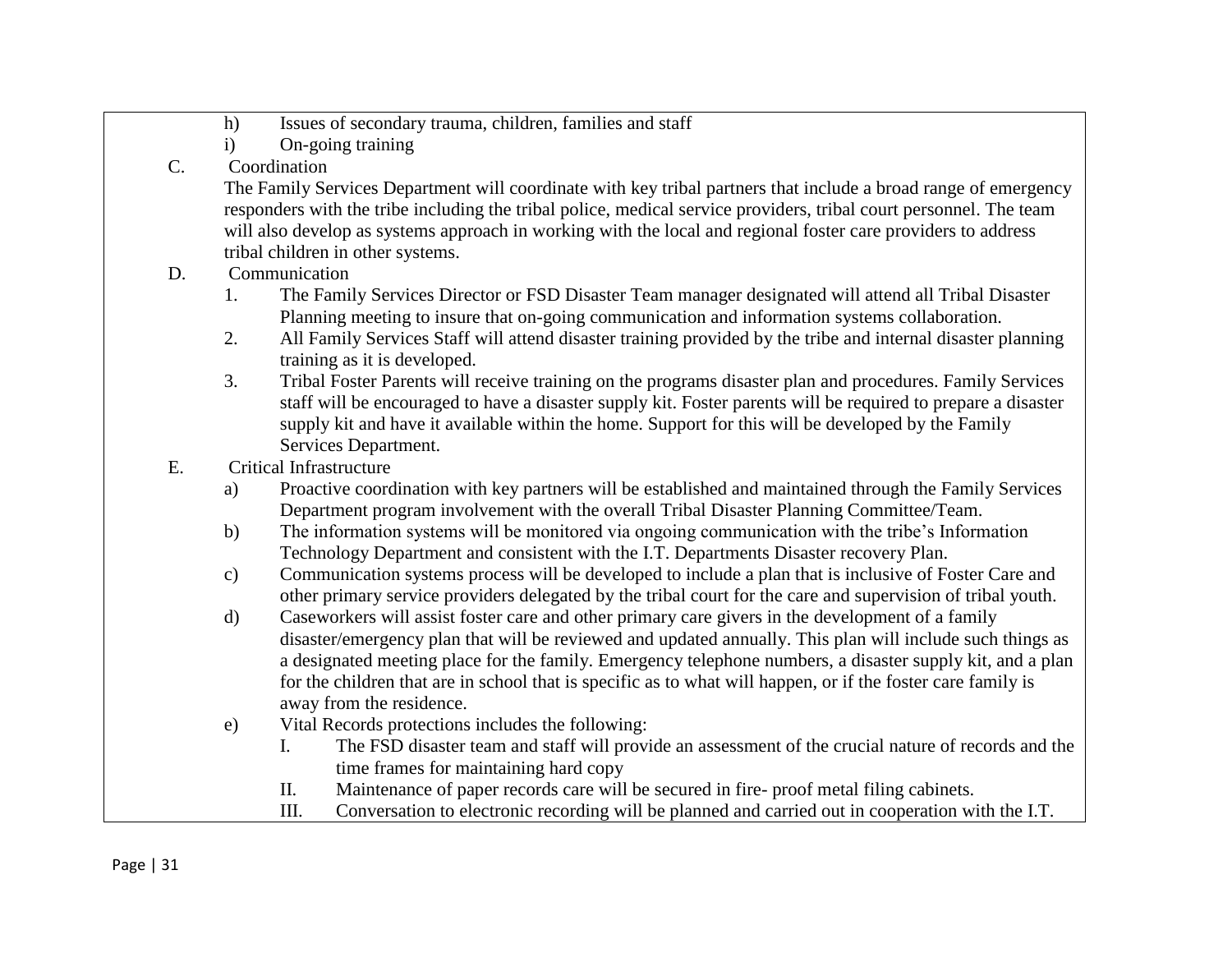|    |                   | Department.                                                                                                                                                                                          |
|----|-------------------|------------------------------------------------------------------------------------------------------------------------------------------------------------------------------------------------------|
|    | IV.               | All critical case information will be entered into a secured data base housed by the tribes I.T.                                                                                                     |
|    |                   | Department with access provided only via pass word authorized by the department heads of                                                                                                             |
|    |                   | Family Services and the I.T. Department.                                                                                                                                                             |
|    | V.                | Maintain a case/child information data base that provides tracking that clearly indicates current                                                                                                    |
|    |                   | case information including residence, primary caregiver and emergency contact information,                                                                                                           |
|    |                   | location and the tracking of tribal children.                                                                                                                                                        |
|    | VI.               | Workload plans will be reviewed at a minimum twice annually by the programs disaster planning                                                                                                        |
|    |                   | team. This will be done to make sure the services available for the children in care and under the                                                                                                   |
|    |                   | supervision of the tribal court who may be impacted in an adverse fashion by disaster.                                                                                                               |
|    | VII.              | An established Tribal Master Plan will serve to direct the internal communications systems and<br>protocols which will be followed in the following areas: reporting to work, foster care parent and |
|    |                   | foster child communications, tribal police contacts and tribal court contacts.                                                                                                                       |
|    | VIII.             | Upon the Tribe officially calling a disaster support services previously identified by the Family                                                                                                    |
|    |                   | Services Disaster Team will go into immediate effect. This will include, but, is not limited to                                                                                                      |
|    |                   | adjusted work schedules, work rotations, work at home and access to counseling and supportive                                                                                                        |
|    |                   | services via the Tribes Employee Assistance Program.                                                                                                                                                 |
|    |                   |                                                                                                                                                                                                      |
| П. | During A Disaster |                                                                                                                                                                                                      |
|    |                   |                                                                                                                                                                                                      |
|    | <b>MANAGEMENT</b> |                                                                                                                                                                                                      |

### MANAGEMENT

Workload Management

- a. The Program Director will contact and coordinate as needed to meet the demands of the disaster.
- b. Steps for the management of the workload will be as follows:
	- Appraise the availability of staff, including those that may be directly affected by the disaster, and their locations.
	- Retain a record of information regarding staff and their home locations.
- c. Conduct work function deemed as crucial.
- d. Alternate Family Services staff and other Tribal departmental staff to answer calls coming into the Tribe's designated disaster response line.

# ASSESSMENT AND RESPONSE TO CLIENT NEEDS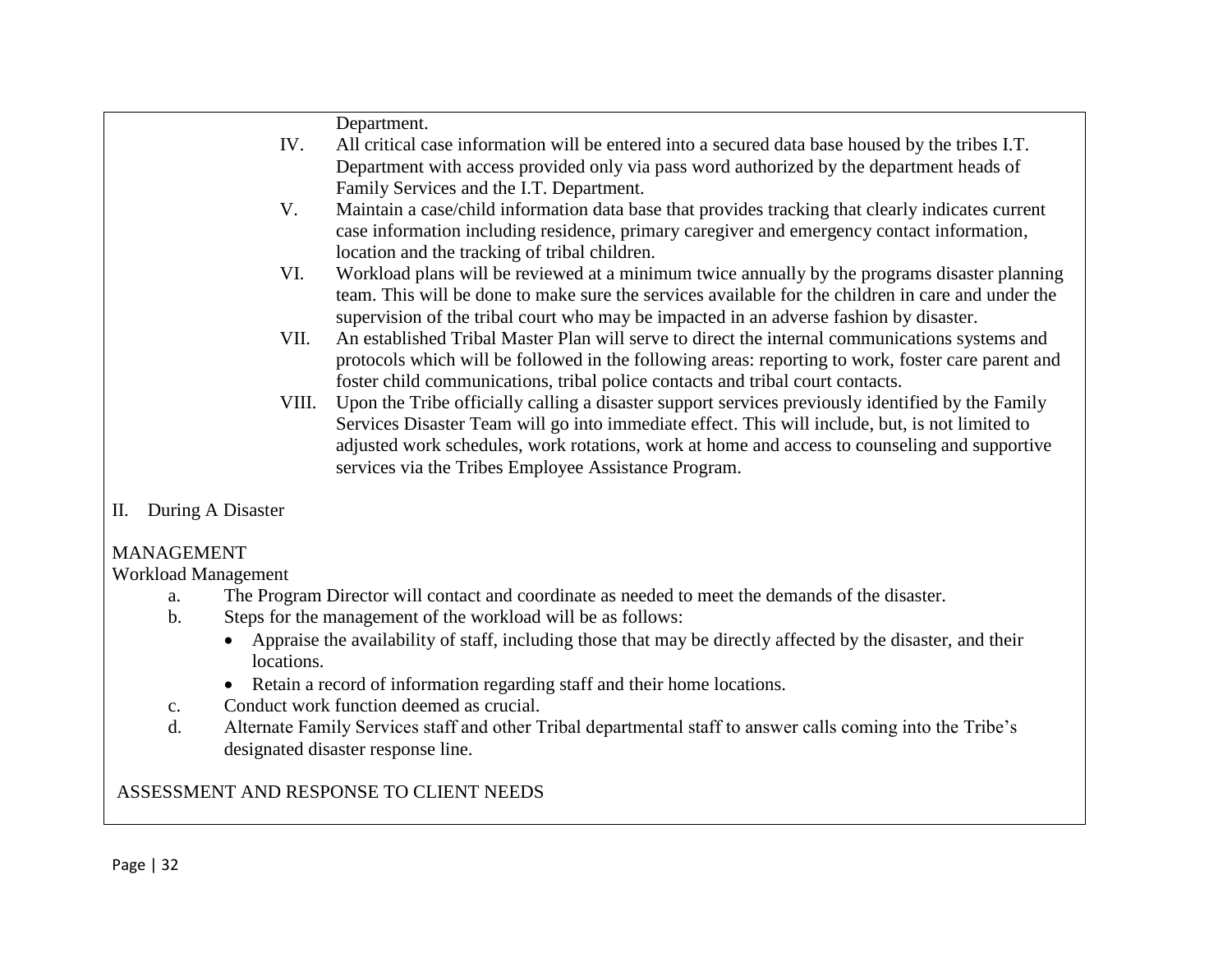- a. The main focus during disasters is to be in contact with clients, providers, and youth on the Family Services Department caseload. A record of all emergency contacts will be used to make contact with those individuals and agencies.
- b. The Family Services Department will provide support services and information in a coordinated effort with other services providers when as needed based on conditions.
- c. Emergency and additional services will be provided to Tribal children and their families who have been affected by the disaster by these methods:
	- 1. Immediate Emergency Services.
	- 2. Crucial aid for medically fragile children and their families.
	- 3. Additional time allotted for home visits.
	- 4. Assist in accessing emergency housing or temporary housing.
	- 5. Identify, find and contribute where requested, to local disaster relief centers.

#### SUPPORT STAFF

 It is understood that Staff from the Family Services Department may be affected by a disaster and be victims also. The Family Services Department will aid staff allowing them to debrief and process traumatic situations, work adjusted schedules or site locations including in meeting their basic needs are met.

### VOLUNTEERS

- a. During times of need the community has shown to be very active in providing services to those in need, but it is the Family Services Department job to ensure the safety and well-being of children during times of crisis and disaster. To make certain that we are incompliance under the Indian Child Welfare Act and the Family Violence Prevention Act, a Volunteer administrator will assure that any volunteers have fulfilled the requirements of application, reference check and criminal background check are completed under the P.L. 101-630. The above requirements must be achieved prior to any volunteer being assigned to tasks.
- b. Any individual whom will volunteer that provides supervision of children must successfully pass a criminal background check.

# COORDINATION

 All elements of the established protocols within the Tribe's master disaster plan will be implemented.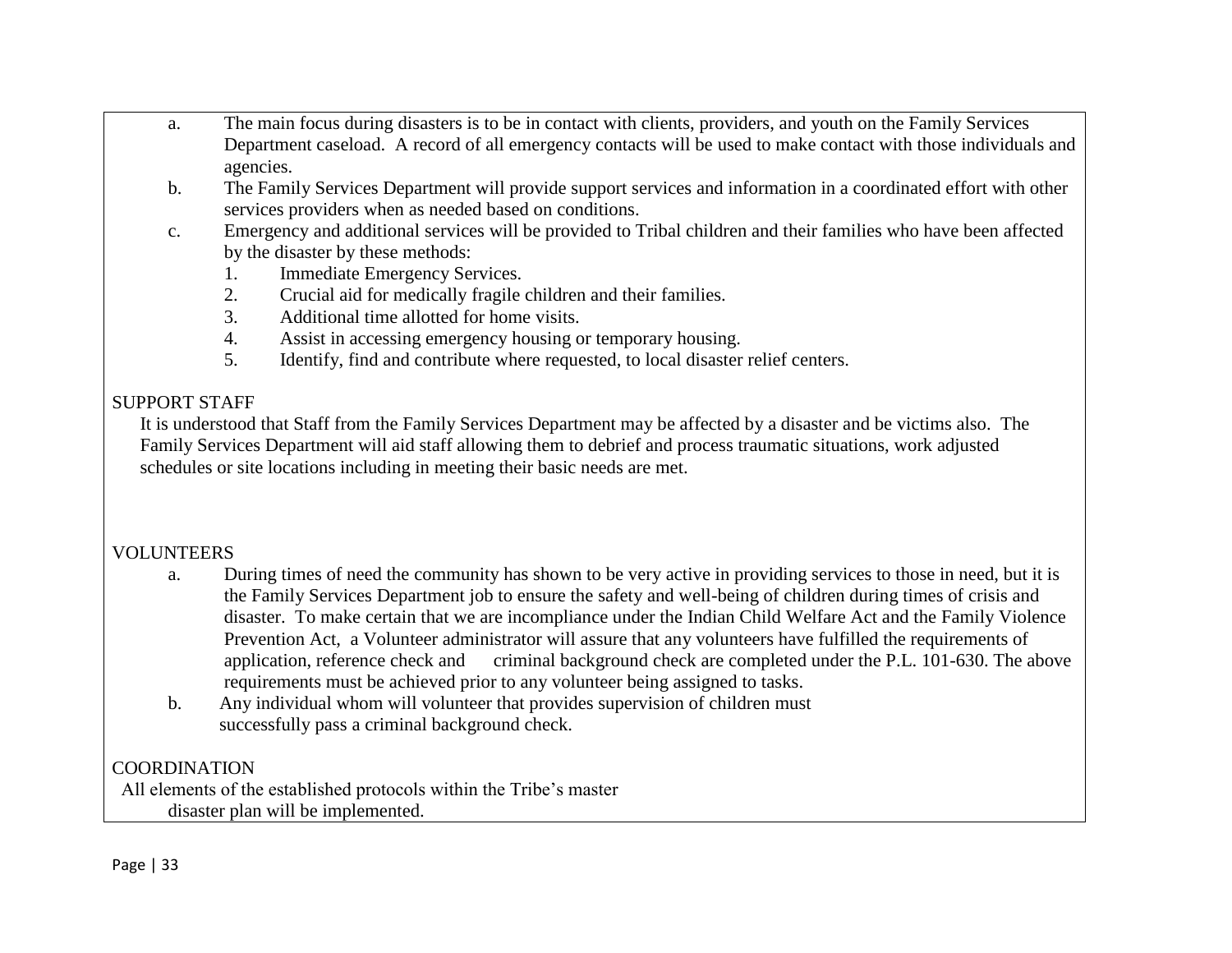## COMMUNICATION

All elements of the Tribe's established communication plan will be implemented.

## INFORMATION SYSTEMS

Access to the Family Services Department shared drive that contains all critical client and emergency contact information will be assessed for accessibility. Should access be denied, communication with the Tribe's Information Technology Director will occur as directed in the Tribe's Disaster Plan protocol.

## III. AFTER A DISASTER

 The Tribe and the Family Services Department recognizes that the aftermath of the experience of a disaster provides us all with the lessons learn during that experience. The lessons will be reviewed and discussed by the overall tribal community utilizing The Coping with Disasters Guide checklists as the focus for our community discussion groups. Included in this effort will be clients, foster parents, staff and other stakeholders in the tribes Family Services Departments. The FSD staff will use the traditional process of the talking circle format to address this process due to the positive fit within our communities.

The LRBOI Tribe has determined no changes to our Disaster Plan are currently necessary.

| APSR - 2016: |  |
|--------------|--|
| APSR - 2017: |  |
| APSR - 2018: |  |
| APSR - 2019: |  |

### **Training**

For all tribes submitting a CFSP, discuss the tribe's child welfare services staff development and training plan in support of the goals and objectives of the CFSP which addresses the title IV-B programs covered by the plan.

Tribes with an approved title IV-E plan to operate directly a foster care, adoption assistance and, at the tribe's option, guardianship assistance program, are required to submit a combined title IV-B/ IV-E training plan, as required by 45 CFR 1356.60(b)(2). Information is included in Section E and Attachment G that describes the more detailed information that will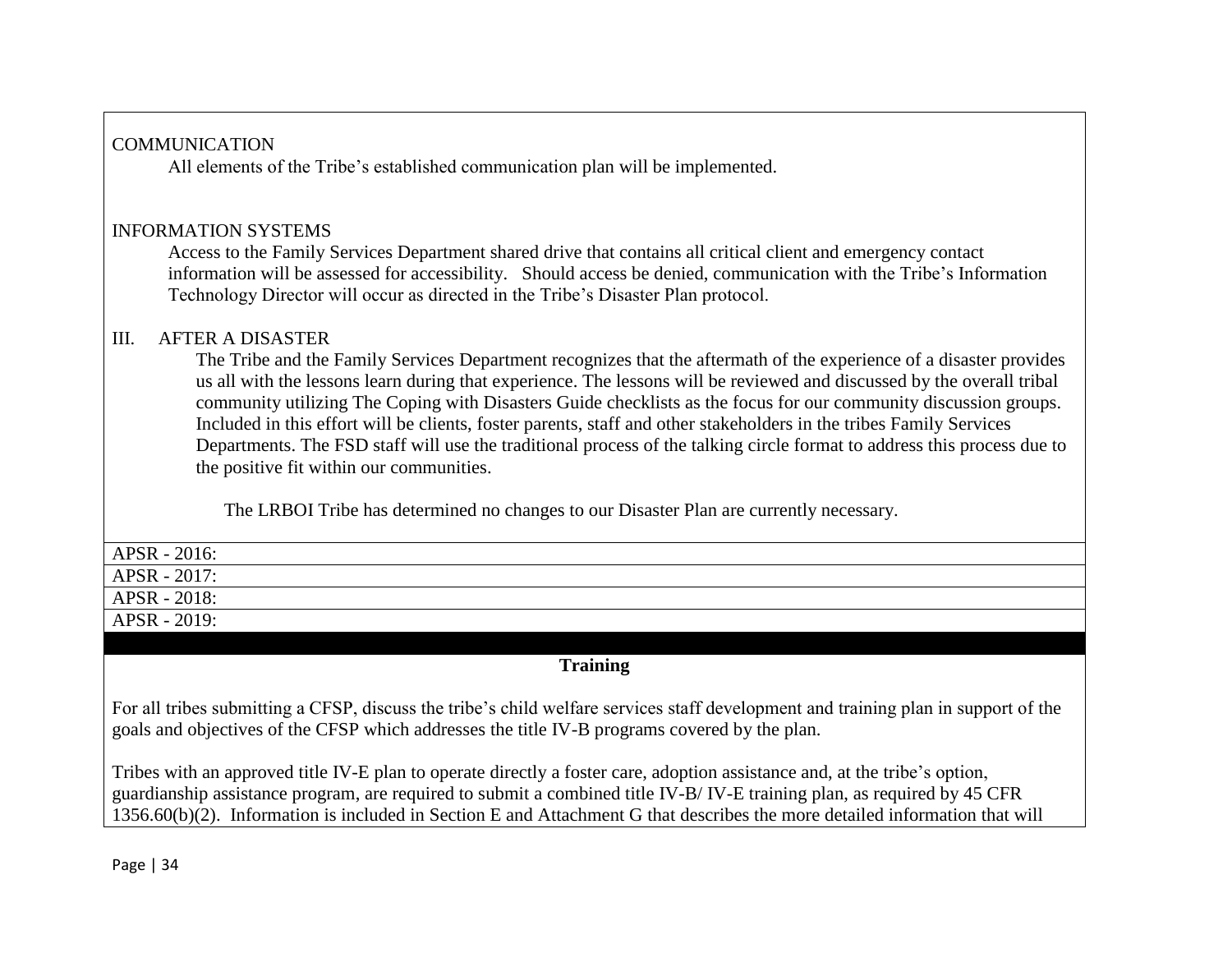need to be included in a combined title IV-B/IV-E training plan. This information is provided to assist tribes operating or preparing to operate a title IV-E program only.

Tribes who intend to submit a title IV–E plan to operate directly a foster care, adoption assistance and, at the tribe's option, guardianship assistance program in the future are not required to submit the title IV-E training plan with the CFSP due on June 30, 2014, but if approved to operate a title IV-E program must submit such information prior to submitting claims under title IV-E for reimbursement of allowable training costs.

CFSP - 2015:

The LRBOI Family Services Department will utilize National Indian Child Welfare Association (NICWA) as a training resource because it focuses on ICWA and other topics specific to Tribal social services. The Tribe will also utilize available State of Michigan's Child Welfare Training Institute resources where applicable to enhance collaborative efforts between the Tribe and State. Case Managers handling child welfare cases will be trained in the areas of adoption, child protective services, foster care, family preservation, permanency planning, and prevention. The Department will re-engage with Western Michigan University to access trauma related training to enhance efforts to provide trauma related services including efforts to assess the impact to children following exposure to traumatic events within our ICWA/MIFPA population. The Family Services Department utilizes the trauma based assessment and cognitive behavioral therapy process. This training allows staff to recognize that exposure to potentially traumatic events can affect child functioning within the cognitive, affective, behavioral, and physiological domains. The local DHS and Mental Health Services agency has been very supportive in working with the Trauma Based Services with children and LRBOI will continue to enhance our working relationships locally and externally. Western Michigan University recently trained a staff member on the TFCBT updates. This training is to prepare this staff member to test for a TFCBT.

| APSR - 2016: |  |
|--------------|--|
| APSR - 2017: |  |
| APSR - 2018: |  |
| APSR - 2019: |  |

### **Technical Assistance**

Discuss any technical assistance that the tribe anticipates requesting from the CB's Training and Technical Assistance network as it implements current or new federal requirements.

### CFSP - 2015:

The Family Services Department will implement the Tribal Data Exchange (TDE) to support data collection efforts that support